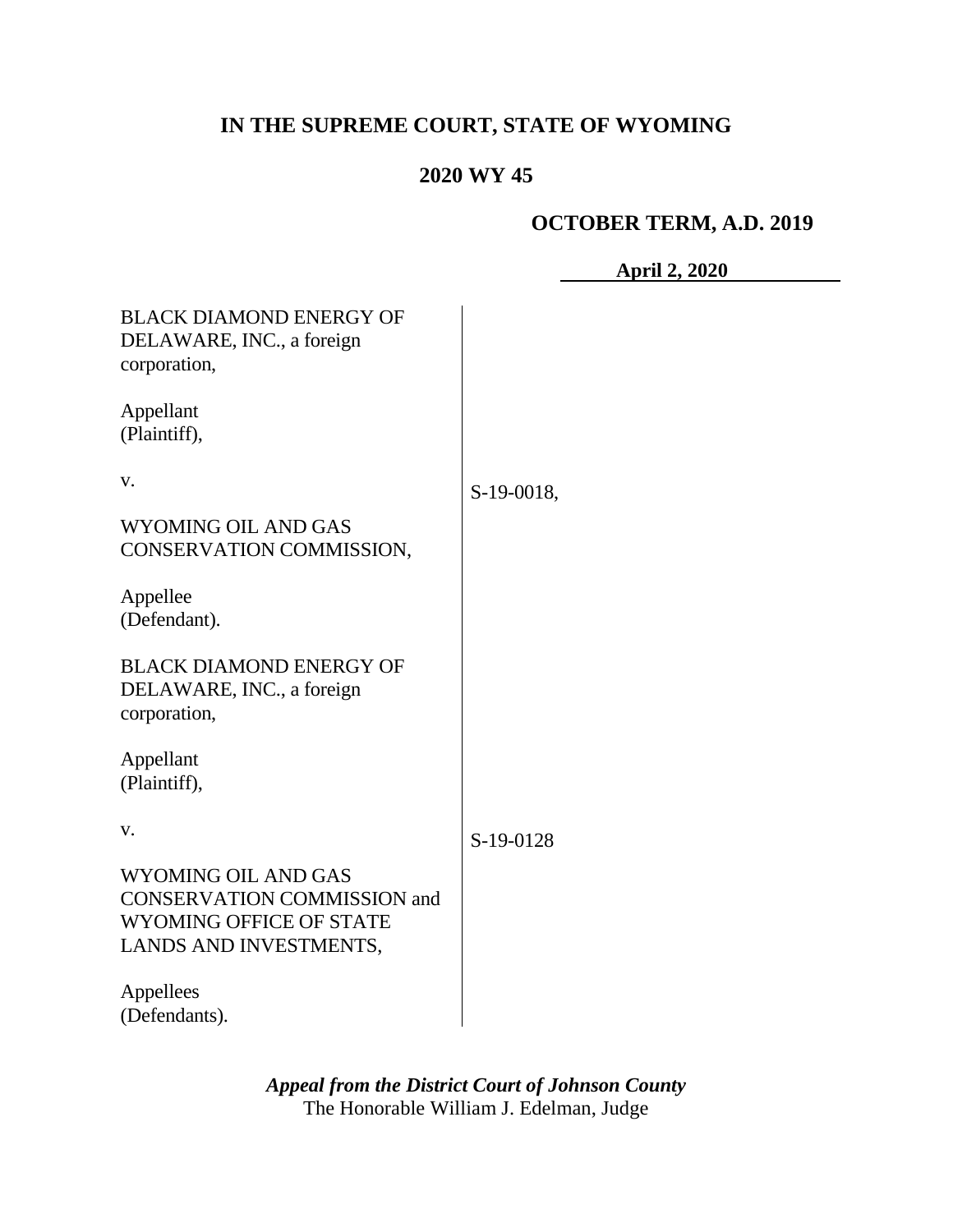#### *Representing Appellant:*

Nick A. Swartzendruber and Rin Karns of Poulson, Odell & Peterson, LLC, Denver, Colorado. Argument by Mr. Swartzendruber.

#### *Representing Appellees:*

Bridget Hill, Wyoming Attorney General; Brandi Monger, Deputy Attorney General; Megan L. Pope, Senior Assistant Attorney General; Eric A. Easton, Senior Assistant Attorney General; Micah A. Christensen, Assistant Attorney General. Argument by Ms. Monger and Mr. Christensen.

*Before DAVIS, C.J., and FOX, KAUTZ, BOOMGAARDEN, and GRAY, JJ.*

**NOTICE: This opinion is subject to formal revision before publication in Pacific Reporter Third. Readers are requested to notify the Clerk of the Supreme Court, Supreme Court Building, Cheyenne, Wyoming 82002, of typographical or other formal errors so correction may be made before final publication in the permanent volume.**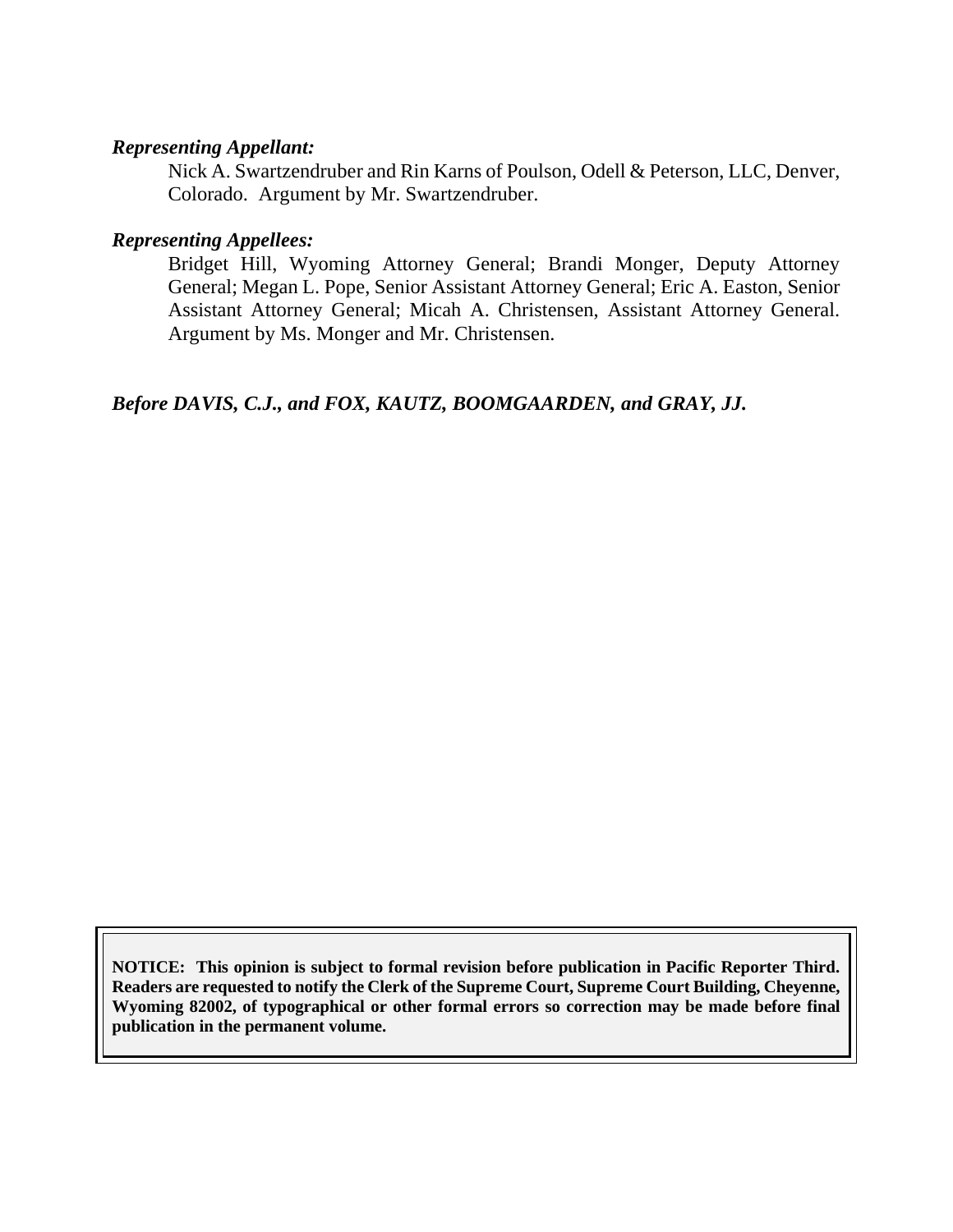### **KAUTZ, Justice.**

[¶1] Black Diamond Energy of Delaware, Inc. (BDED) and Black Diamond Energy, Inc. (BDI), separate companies, each operated wells on separate state oil and gas leases. They each posted required bonds with the Wyoming Oil and Gas Conservation Commission (Commission) and/or the Wyoming Office of State Lands and Investments (WOSLI). After the Commission ordered the bonds forfeited, BDED did not seek administrative review under the Wyoming Administrative Procedures Act, Wyo. Stat. Ann. §§ 16-3-101 to 16-3-115 (LexisNexis 2019) (WAPA), and Wyoming Rule of Appellate Procedure 12, but instead filed two lawsuits in Johnson County in an attempt to challenge the forfeiture (Case Nos. 2017-0074 and 2018-0011). It claimed certain statutes, Wyo. Stat. Ann. § 30- 5-113(a) (LexisNexis 2019) from the Wyoming Oil and Gas Conservation Act (Conservation Act), and the Wyoming Governmental Claims Act (Wyo. Stat. Ann. §§1- 39-101 to 1-39-120) (LexisNexis 2019) (Claims Act) authorized such direct action. The district court dismissed both lawsuits because BDED had failed to comply with WAPA. BDED appealed from both dismissals, and we consolidated the appeals. We affirm the dismissals but for reasons different than those provided by the district court. However, we remand Case No. 2018-0011 to the district court to clarify the dismissal is without prejudice.

#### **ISSUES**

- [¶2] We restate the issues as follows:
	- 1. Was BDED's complaint against the Commission in Case No. 2017-0074 properly brought pursuant to § 30-5-113(a)?
	- 2. Did BDED bring its Claims Act complaint in Case No. 2018-0011 in the proper venue?

#### **FACTS**

[¶3] BDED is a Delaware corporation with its principal place of business in Buffalo, Wyoming. BDI is a Wyoming corporation. Both are oil and gas exploration companies. Despite the similarities in their names, they claim they are separately owned and managed. The problems in this case allegedly arose when the Commission and WOSLI treated them as the same entity.

[¶4] In 2007, BDED purchased a State of Wyoming oil and gas lease. The lease had a producing well known as the Castle Creek Well. To secure the lease, BDED posted bonds totaling \$181,670 with WOSLI (the WOSLI bonds). Of that amount, \$171,670 was allocated to secure plugging the well at the end of production. BDED also posted a \$75,000 blanket bond with the Commission to ensure BDED's compliance with the Conservation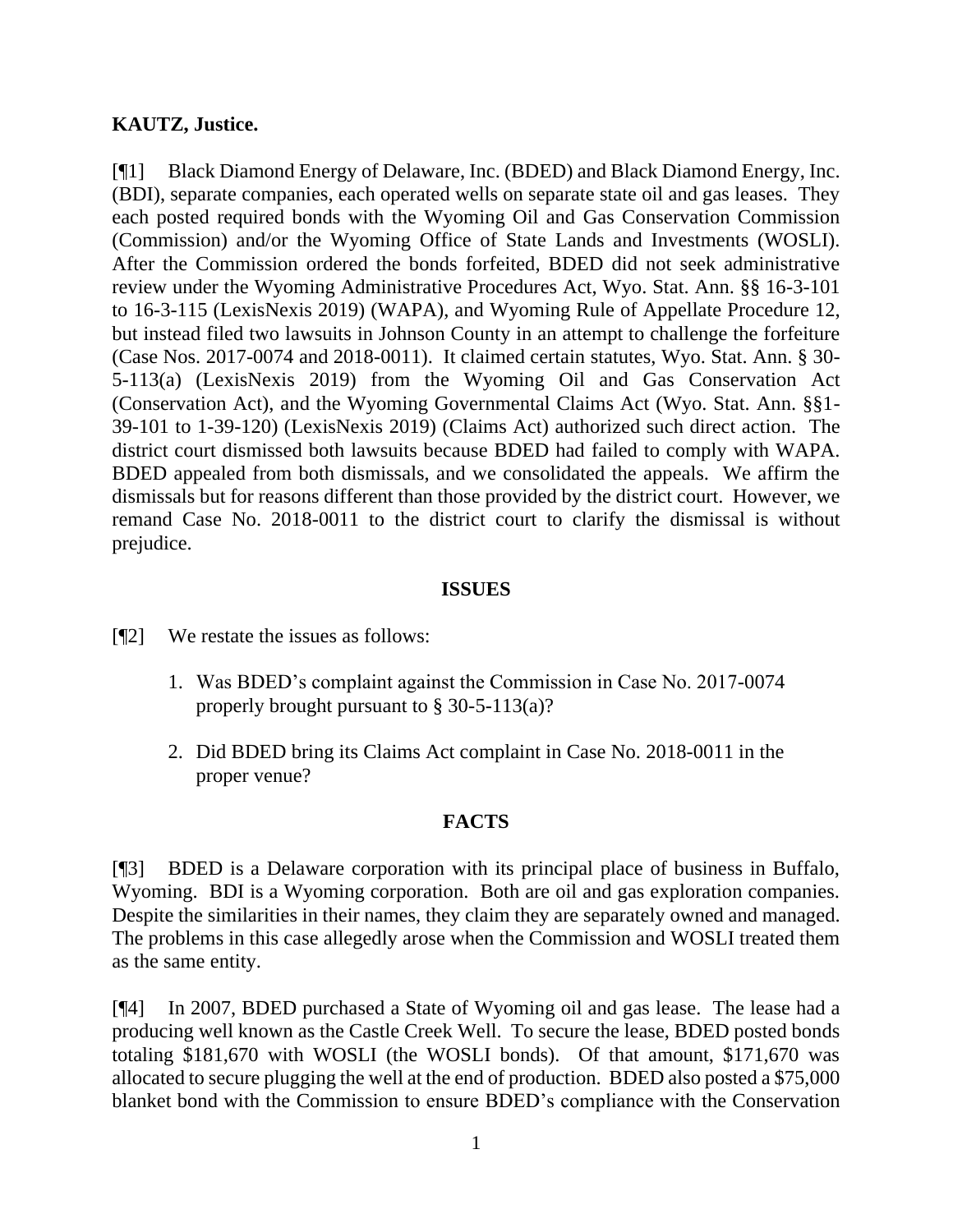Act and the Commission's rules and orders. *See* Oil & Gas Conservation Comm'n Rules, Ch. 3, § 4(a)(i), (ii), (b)(i). The Castle Creek Well lease is the only lease BDED operated. BDI, on the other hand, operated numerous wells on both state and fee lands in Wyoming and posted its own separate bonds with the Commission or WOSLI. First Interstate Bank held both BDED's and BDI's bonds.

[¶5] In October 2011, WOSLI terminated one of BDI's leases. Shortly thereafter, WOSLI sent a letter to First Interstate Bank stating it was "calling the bonds" and instructing the bank to forward all money to the Commission. The bank allegedly sent BDI's bonds and BDED's WOSLI bonds to the Commission. Almost three years later, in 2014, the Commission held a contested case hearing and foreclosed BDI's bonds. BDED was not a party to those proceedings.

[¶6] On June 30, 2016, the Commission required a mechanical integrity test (MIT) on the Castle Creek Well. Back in 2011, when WOSLI terminated BDI's lease, WOSLI allegedly told both Black Diamond entities that they could not enter onto any WOSLI land. In its lawsuits BDED claimed: "[I]n light of WOSLI's treatment of BDED and BDI as one and the same entity, and its threats concerning trespass, BDED did not feel that it was in a position to enter onto WOSLI's property to conduct an MIT." Its attempts to obtain WOSLI's permission to enter the land and to "explain the situation to Commission staff" were unsuccessful. As a result, BDED hired a contractor to conduct the test. The Commission decided the contractor's test was unsatisfactory and, on December 5, 2016, ordered BDED to show cause at a hearing why its \$75,000 blanket bond should not be forfeited for failing to satisfactorily perform the MIT. BDED requested cancellation of the hearing and an accounting of the WOSLI bonds. The Wyoming Attorney General's office informed BDED the WOSLI bonds had been forfeited by the 2014 Commission order relating to BDI's bonds and the funds had been used to plug BDI's wells. On July 11, 2017, after a hearing, the Commission entered an order forfeiting the blanket bond and authorizing its staff to plug and abandon the Castle Creek Well.

[¶7] Eighty-seven days later, on October 6, 2017, BDED filed a lawsuit against the Commission under § 30-5-113(a) of the Conservation Act, challenging the validity of the July 2017 order forfeiting the blanket bond (Case No. 2017-0074). The Commission moved to dismiss under Wyoming Rule of Civil Procedure 12(b)(1), arguing the district court was without jurisdiction because BDED had brought its complaint under § 30-5-113 of the Conservation Act, which it claimed was repealed by Section 17 of the original WAPA legislation and by § 16-3-114(b). According to the Commission, BDED's only avenue of relief to challenge the Commission's order was to file a petition for review with the district court within 30 days of the order under Wyoming Rule of Appellate Procedure12.04(a). Because it did not do so, the Commission argued the district court lacked subject matter jurisdiction. The district court granted the Commission's motion to dismiss. It agreed with the Commission that it lacked jurisdiction over BDED's complaint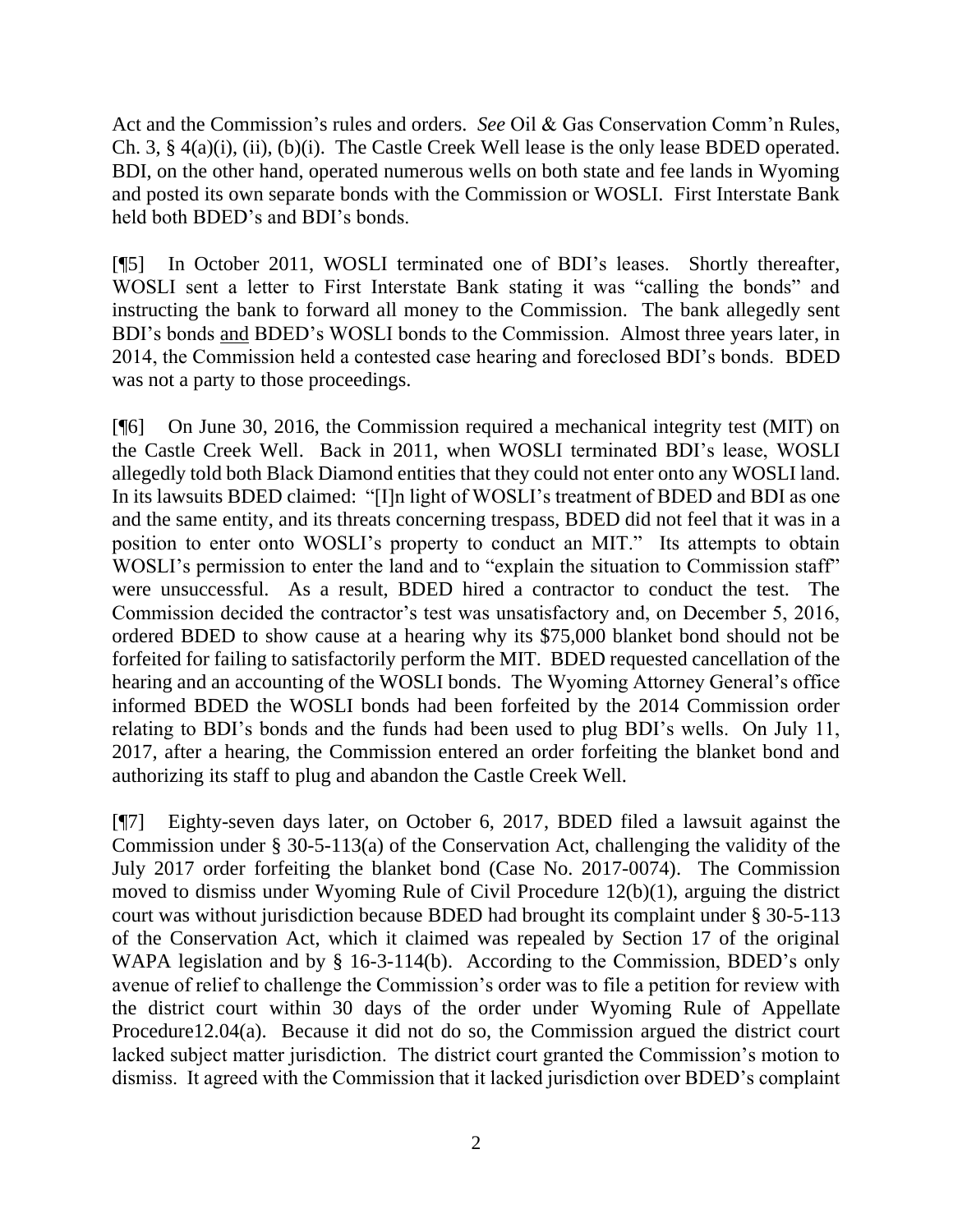because § 30-5-113 had been repealed in favor of WAPA. However, it relied on § 30-5- 107 as the basis for repeal, rather than Section 17 or § 16-3-114(b).

[¶8] While Case No. 2017-0074 was pending, BDED filed a second lawsuit against the Commission and WOSLI, this time under the Claims Act (Case No. 2018-0011). BDED alleged conversion and breach of contract relating to both the WOSLI bonds and the blanket bond and sought declaratory relief and an accounting. The Commission and WOSLI moved to dismiss the lawsuit for, among other things, improper venue. The district court granted the motion for the same reasons it dismissed Case No. 2017-0074.

[¶9] BDED appealed from both dismissals. We consolidated the appeals.

#### **DISCUSSION**

# *1. Was BDED's complaint against the Commission in Case No. 2017-0074 properly brought pursuant to § 30-5-113(a)?*

[¶10] The district court dismissed Case No. 2017-0074 for lack of subject matter jurisdiction under W.R.C.P. 12(b)(1). Our review is de novo. *Allred v. Bebout*, 2018 WY 8, ¶ 29, 409 P.3d 260, 268 (Wyo. 2018). In conducting our review, "'we accept the facts alleged in the complaint . . . as true and view them in the light most favorable to the nonmoving party.'" *Id*. (quoting *Moose Hollow Holdings, LLC v. Teton Cty. Bd. of Cty. Comm'rs*, 2017 WY 74, ¶ 20, 396 P.3d 1027, 1033 (Wyo. 2017)). We also review de novo a district court's interpretation of a statute. *Sheridan Newspapers, Inc. v. Bd. of Trs. of Sheridan Cty. Sch. Dist. # 2*, 2015 WY 70, ¶ 7, 350 P.3d 266, 268 (Wyo. 2015) (citing *Horning v. Penrose Plumbing & Heating, Inc.*, 2014 WY 133, ¶ 10, 336 P.3d 151, 153 (Wyo. 2014)).

[¶11] Section 30-5-113 provides in relevant part:

(a) Any person adversely affected by and dissatisfied with any rule, regulation, or order made or issued hereunder, may within ninety (90) days after the entry thereof bring a civil suit or action against the commission or the state oil and gas supervisor or both in the district court of Laramie county, or in the district court of the county in which the complaining person resides, or in the U.S. district court for Wyoming, (if it otherwise has jurisdiction) and not elsewhere, to test the validity of any provision of this act, or rule, regulation, or order, and to secure an injunction and other appropriate relief, including all rights to appeal under applicable rules of civil procedure. Any case on appeal shall have precedence over any other case then pending in such court.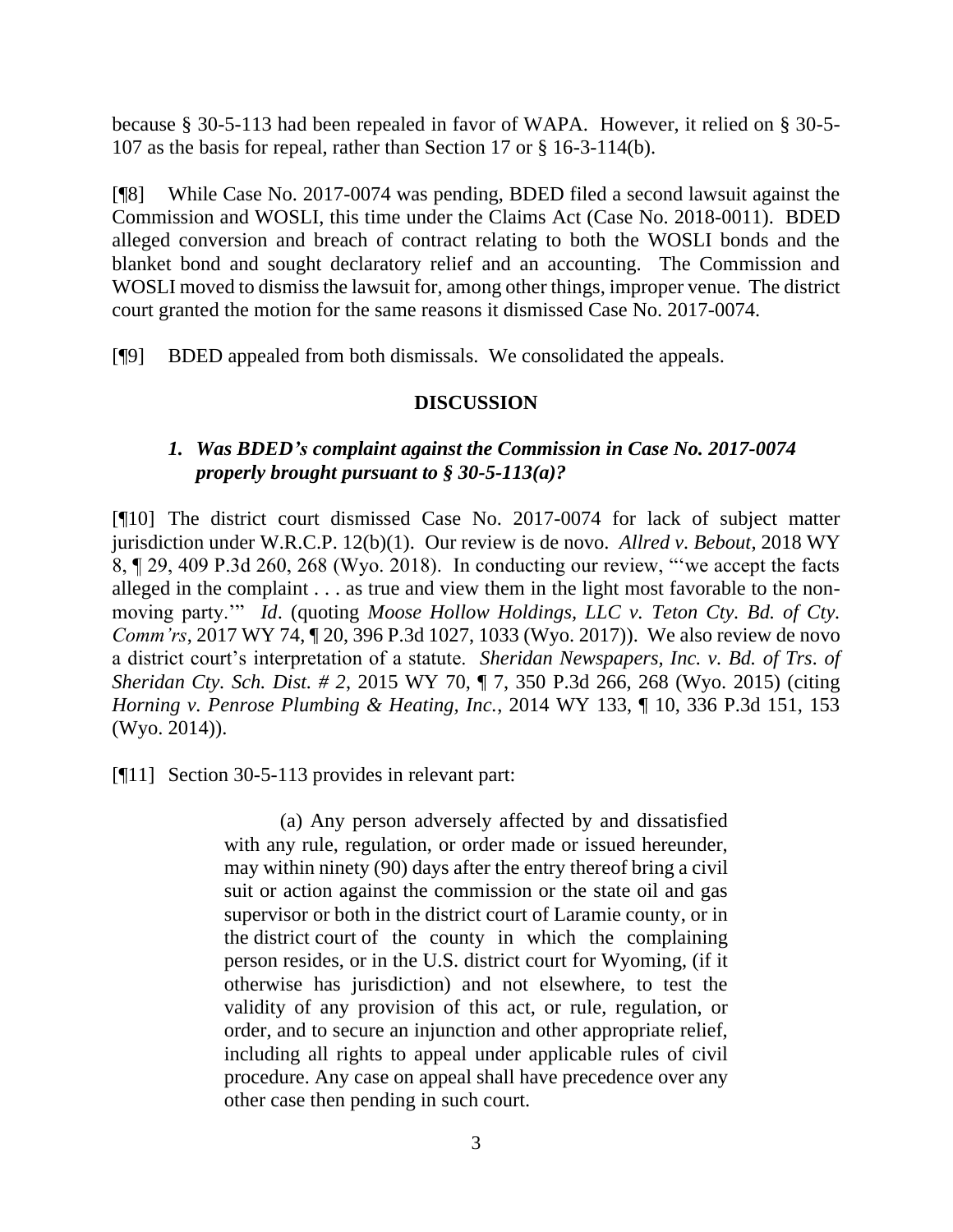(b) In addition to the foregoing, any person who may feel himself aggrieved by any rule, regulation, order or decision of the commission may have an appeal as provided by law, with respect to appeals from decisions of the board of land commissioners. All proceedings on appeal, except as herein otherwise provided, shall be under the provisions of the code of civil procedure as in other civil cases.

\* \* \* \*

(e) A suit or an appeal involving a test of the validity of any provision of this act, or a rule, regulation, or order shall be advanced for trial and be determined as expeditiously as feasible, and no postponement or continuance thereof shall be granted unless deemed imperative by the court. The court shall consider all the evidence, shall not be bound by any finding of fact or conclusion of law made by the commission, shall hold a trial de novo, shall pass on the credibility of witnesses and the weight to be given to their testimony, and shall determine independently all issues of fact and of law with respect to the validity and reasonableness of the provision, rule, regulation, or order complained of.

[¶12] BDED brought its complaint against the Commission in Case No. 2017-0074 under § 30-5-113(a). The Commission argued in the district court, and the district court concluded, the complaint was improperly brought under § 30-5-113 because that statute had been repealed by WAPA. The district court relied on § 30-5-107 of the Conservation Act to support repeal; the Commission relied on, and continues to rely on, Section 17 of the original WAPA legislation and § 16-3-114(b).

[ $[$ [13] While the district court's analysis and the Commission's arguments relate to  $\S$  30-5-113 as a whole, our concern is limited to § 30-5-113(a) and we tailor our analysis accordingly. As we will now explain, neither § 30-5-107 nor Section 17 and § 16-3-114(b) support repeal of § 30-5-113(a). Nevertheless, BDED's complaint under § 30-5-113(a) was improper because the scope of that statutory provision is akin to a declaratory judgment action under Wyo. Stat. Ann. §§ 1-37-101 to 1-37-115 (LexisNexis 2019), which can only be brought in administrative matters in limited circumstances, none of which are present here.

#### *Express Repeal—Section 30-5-107*

[ $[14]$ ] The district court decided § 30-5-113(a) was expressly repealed by § 30-5-107, which states: "This act [§§ 30-5-105 through 30-5-107] shall be supplemental but subordinate to the Wyoming Administrative Procedure Act . . . ." As a result, the court concluded WAPA controlled and BDED should have timely filed a petition for review.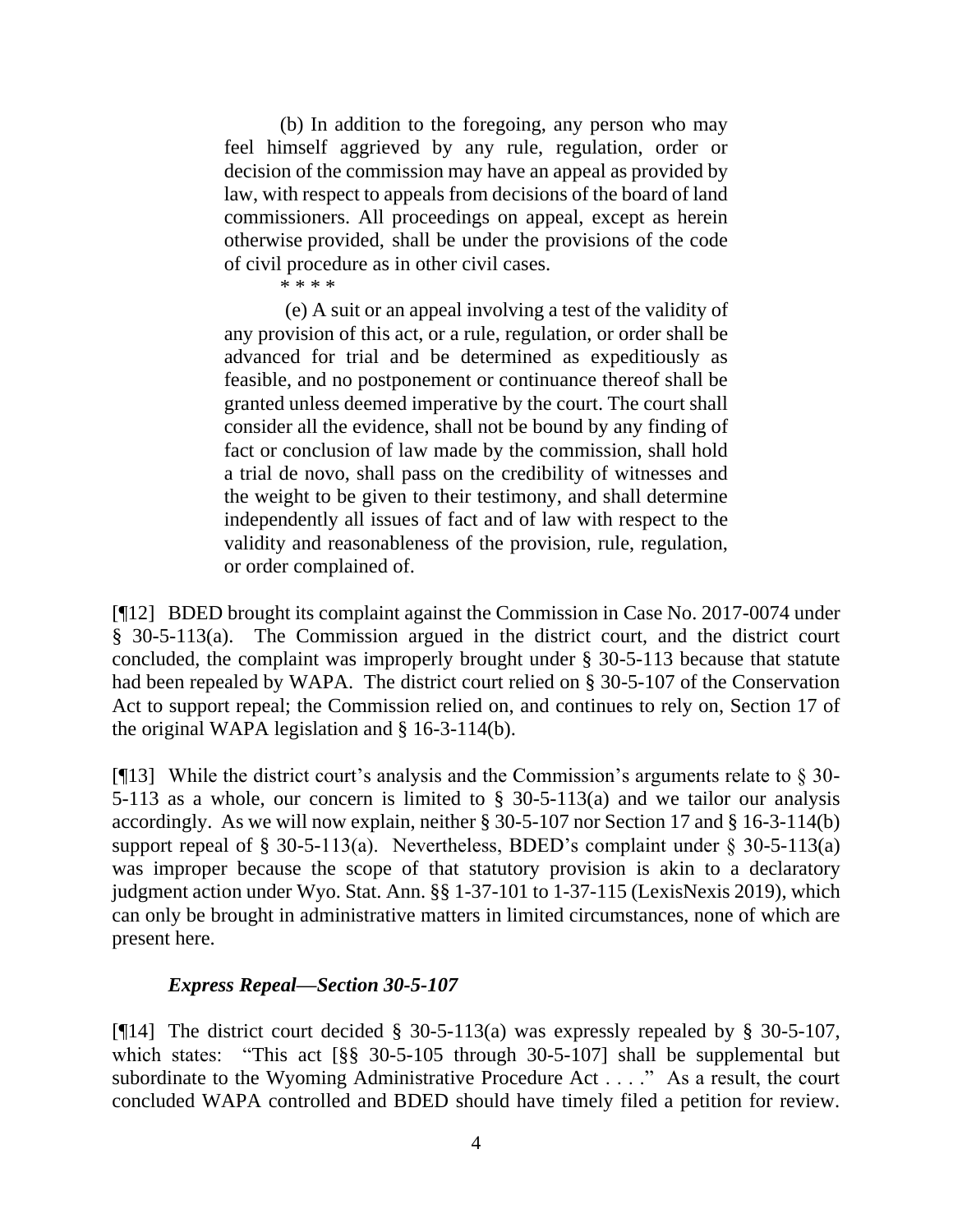BDED argues § 30-5-113(a) is not within the bracketed language and therefore outside the scope of § 30-5-107. The bracketed language, however, was not included in § 30-5-107, as enacted by the legislature.

[¶15] Section 30-5-107 was part of Senate File 88, which initially contained only two sections. *See* S.F. 88 (1965), available at wyominglegislation.wyo.gov. *See also,* Digest of Senate Journal of the 38th Wyoming State Legislature, S.F. 88, at 130-31 (1965). Section 1 (now codified at § 30-5-105) allowed the Commission to appoint a hearing examiner to conduct a hearing on any matter before the Commission and to issue a report and recommendation to the Commission. *Id*. Section 2 (now found at § 30-5-106) provided the situations in which the Commission itself (not a hearing examiner) must hold the hearing. *Id*. Section 3 (now § 30-5-107) was added by the Wyoming House of Representatives and stated: "*This Act* shall be supplemental but subordinate to the Wyoming Administrative Procedure Act (Original House Bill No. 196, 38th Legislature) if the same is enacted." *Id*. (emphasis added). The Senate approved the addition without change and all three sections were signed into law. *Id*. Importantly, the session law did not include the bracketed language. *See* 1965 Wyo. Sess. Laws ch. 175, § 3. The bracketed language first appeared in the 1965 Cumulative Supplement to the Wyoming Statutes. Wyo. Stat. Ann. § 30-219.3 (1965 Cumm. Supp.) (now codified at § 30-5-107). It was added by the compiler of the statutes.

[¶16] The general rule is that a compiler cannot make changes to a law which alter its meaning because the complier has no legislative power. *See Falcon Cable Media LP v. Ark. Pub. Serv. Comm'n*, 425 S.W.3d 704, 710 (Ark. 2012) (to the extent the compiler's substitution of the word "subchapter" for the word "act" in the statute "has the effect of altering the meaning of the statute, the [compiler] is not authorized to change the substance or meaning of any provision of the Arkansas Code or any act of the General Assembly"); *Granville v. Minneapolis Pub. Sch. Special Sch. Dist. No. 1*, 732 N.W.2d 201, 208 (Minn. 2007) ("Although the Minnesota Statutes are prima facie evidence of the laws of Minnesota, they are not the laws themselves. The actual laws of Minnesota as passed by the legislature . . . are contained in the session laws . . . . If the revisor has erred in codifying legislative enactments, it is the duty of the judiciary to give effect to the legislative intent and not to the letter of the law as codified because the revisor lacks the authority to make changes in the law.") (citation omitted); *Indep. Fin. Inst. v. Clark*, 990 P.2d 845, 853-54 (Okla. 1999) ("Generally, a publisher's correction becomes part of the statute if, as here, the publisher did not change the substantive meaning of the statute as it was originally intended by the Legislature."). *See also, United States v. Welden*, 377 U.S. 95, 98 n.4, 84 S.Ct. 1082, 1096 n.4, 12 L.Ed.2d 152 (1964) ("[W]here, as here, the 'change of arrangement' [of a statute] was made by a codifier without the approval of Congress, it should be given no weight."); Sutherland Statutes & Statutory Construction, § 28:4 (7th ed. 2019) ("Even where a compilation has been given legislative approval it does not affect the status of the law and the final authority remains in the statutes as originally enacted by the legislature."). We need not decide, however, whether the compiler's addition of the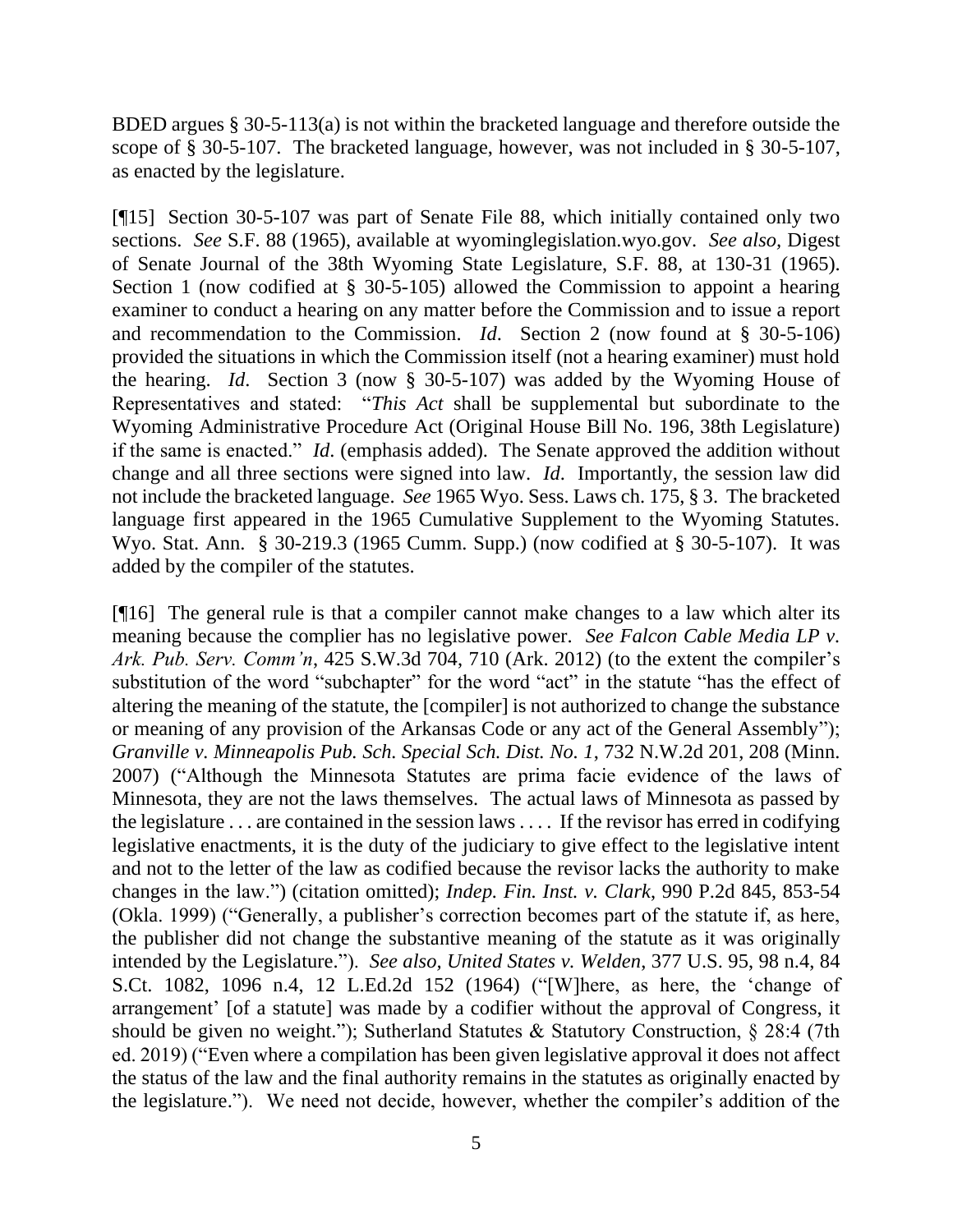bracketed language in § 30-5-107 altered the statute's meaning. That is because even if the legislature intended  $\S 30-5-113(a)$  to be within the scope of  $\S 30-5-107$ ,  $\S 30-5-107$  did not effect an express repeal of § 30-5-113(a).

[¶17] Section 30-5-107 states the Conservation Act "shall be supplemental but subordinate to" WAPA. The Conservation Act does not define that phrase and we have yet to interpret it. We turn to the ordinary meaning of the words to discern the legislature's intent. *See Delcon Partners LLC v. Wyo. Dep't of Rev.*, 2019 WY 106, ¶ 9, 450 P.3d 682, 685 (Wyo. 2019) ("Our primary objective in interpreting statutes is to give effect to the legislature's intent. . . . The best evidence of the legislature's intent is the plain and ordinary meaning of the words used in the statute.") (citation omitted).

[¶18] The plain meaning of "supplemental" is "serving to supplement." *See*  https://www.merriam-webster.com/dictionary/supplemental. "Supplement" means "something that completes or makes an addition" or "a part added to or issued as a continuation of a book or periodical to correct errors or make additions." *See* https://www.merriam-webster.com/dictionary/supplement. Black's Law Dictionary defines "supplemental" as "supplying something additional; adding what is lacking." "Subordinate" means "placed in or occupying a lower class, rank, or position: INFERIOR." *See* https://www.merriam-webster.com/dictionary/subordinate. Black's Law Dictionary defines it as "to place in a lower rank, class, or position; to assign a lower priority to." Applying these plain meanings, § 30-5-107 states the Conservation Act shall add to but be inferior to WAPA. This language is not the equivalent of a repeal, which means to "rescind or annul." *See* https://www.merriam-webster.com/dictionary/repeal. Had the legislature intended § 30-5-107 to expressly repeal the Conservation Act in favor of WAPA, it could have easily said so by using the word "repeal" or "supersede"; it did not. *See, e.g., MSC v. MCG*, 2019 WY 59, 15, 442 P.3d 662, 665 (Wyo. 2019) (stating the Wyoming legislature repealed Wyo. Stat. Ann. § 20-2-304(b) on July 1, 2018; the repealing law, 2018 Wyo. Sess. Laws, ch. 42, § 2, expressly stated "W.S. 20-2-304(b) and 20-2-305 are repealed"); *Mem'l Hosp. of Sweetwater Cty. v. Menapace*, 2017 WY 131, ¶ 14 n.7, 404 P.3d 1179, 1183 n.7 (Wyo. 2017) (stating Wyo. Stat. Ann. § 1-39-111 was repealed in 1986; the repealing legislation, Wyo. Sess. Laws, ch. 89, § 3, expressly stated "W.S. 1-39-111 is repealed").

[¶19] Section 30-5-107 did not expressly repeal § 30-5-113(a).

# *Implied Repeal—Section 17 of the original WAPA legislation and § 16-3-114(b)*

[¶20] The Commission argues Section 17 of the original WAPA legislation (which is no longer in the statutes) and § 16-3-114(b) (which the Commission mistakenly refers to as § 16-3-114(a)) expressly repealed  $\S$  30-5-113(a). We start with Section 17, which stated: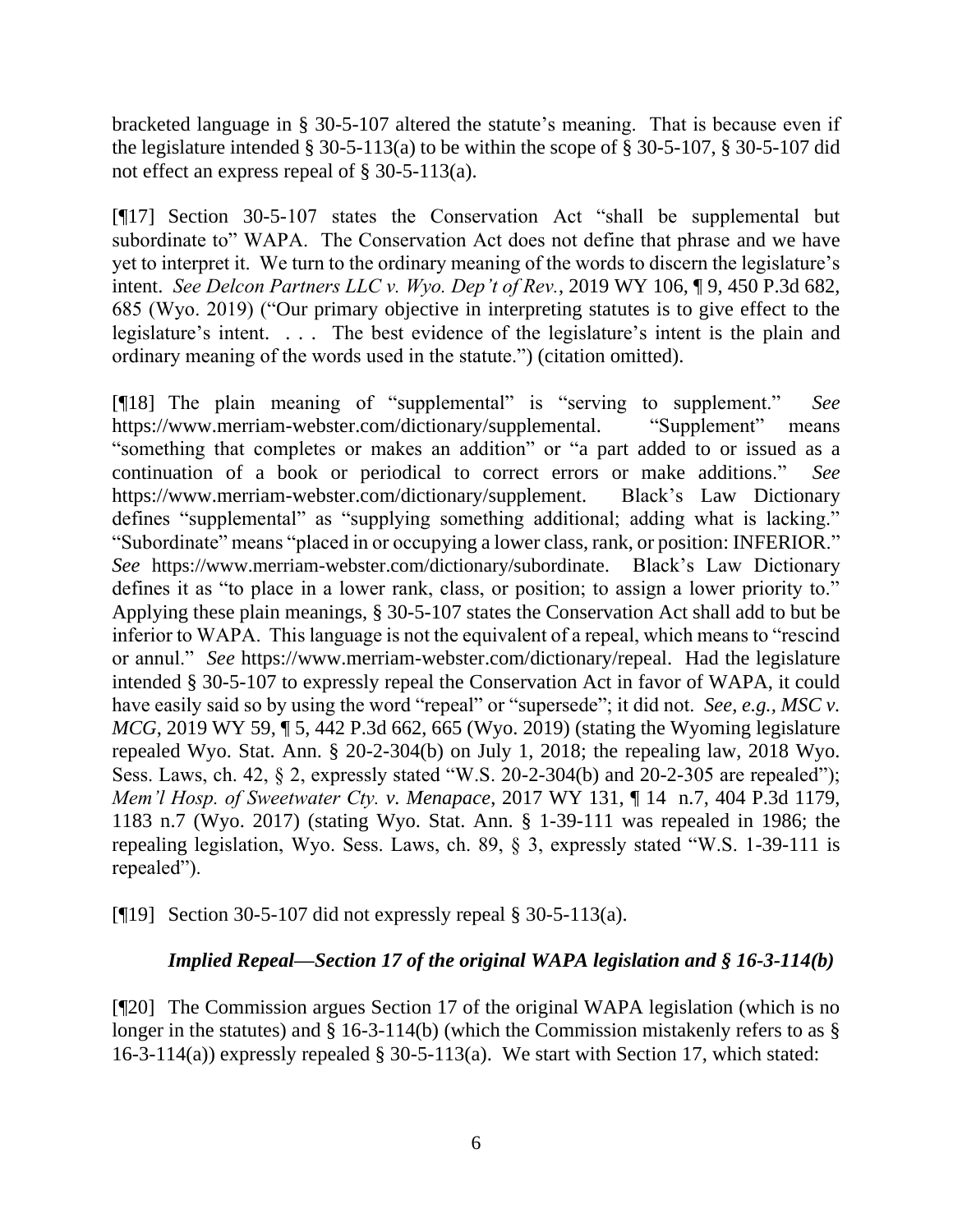All acts or parts of acts which are inconsistent with the provisions of this Act are hereby repealed, but this repeal does not affect pending proceedings. Provided, however, to the extent not inconsistent herewith existing procedures provided for by statute shall be deemed preserved and the procedures provided for by this Act shall be in addition and supplementary thereto.

1965 Session Laws, ch. 108, § 17. According to the Commission, WAPA repealed § 30- 5-113(a) because it is "inconsistent" with it.

[¶21] The Commission frames its argument as one of express repeal, but the proper analysis is one of repeal by implication. An express repeal occurs when a statute "contains an express provision repealing a particular act or a part of an act." Sutherland, § 23:7. In contrast, a repeal by implication occurs when a subsequent statute "declare[s] an intent to repeal preexisting laws without mention or reference to such laws." *Id.*, § 23:9. Section 17 did not mention or reference § 30-5-113. Rather, it stated WAPA repeals all acts or parts of acts "inconsistent" with it. A similar argument was raised in *Thunderbasin Land, Livestock & Inv. Co. v. Cty. of Laramie*, 5 P.3d 774, 780-81 (Wyo. 2000), with respect to whether Section 17 repealed Wyo. Stat. Ann. § 24-3-121 (LexisNexis 1999), which required damages in a road establishment case to be decided after a trial de novo in the district court. We analyzed whether Section 17 impliedly repealed Wyo. Stat. Ann. § 24- 3-121. *Id*. at 781-82.

[¶22] "'[R]epeals by implication are not favored and will not be indulged if there is any other reasonable construction.'" *Thunderbasin*, 5 P.3d at 781 (quoting *Emulsified Asphalt, Inc. of Wyo. v. Transp. Comm'n of Wyo.*, 970 P.2d 858, 863 (Wyo. 1998)). The Commission bears a heavy burden in showing Section 17 impliedly repealed § 30-5-113(a). *Id*. It must demonstrate "beyond question that the legislature intended that its later legislative action evinced an unequivocal purpose of effecting a repeal'" and "'the later statute is so repugnant to the earlier one that the two cannot logically stand together, or that the whole subject of the earlier statute is covered by the later one having the same object, clearly intending to prescribe the only rules applicable to the subject.'" *Id*. (quoting *Emulsified Asphalt*, 970 P.2d at 863).

[¶23] BDED argues the Commission has not met its burden because, *inter alia*, WAPA is not "so repugnant" to  $\S$  30-5-113(a) that the two cannot logically stand together. Indeed, as the more specific statute, BDED argues § 30-5-113(a) trumps WAPA. For this proposition, it relies on *Thunderbasin*.

[¶24] In *Thunderbasin,* the Board of County Commissioners of Laramie County (Board) established a public road on Thunderbasin's land. *Thunderbasin*, 5 P.3d at 776. As part of that process, the Board awarded damages to Thunderbasin. *Id*. at 777. Believing the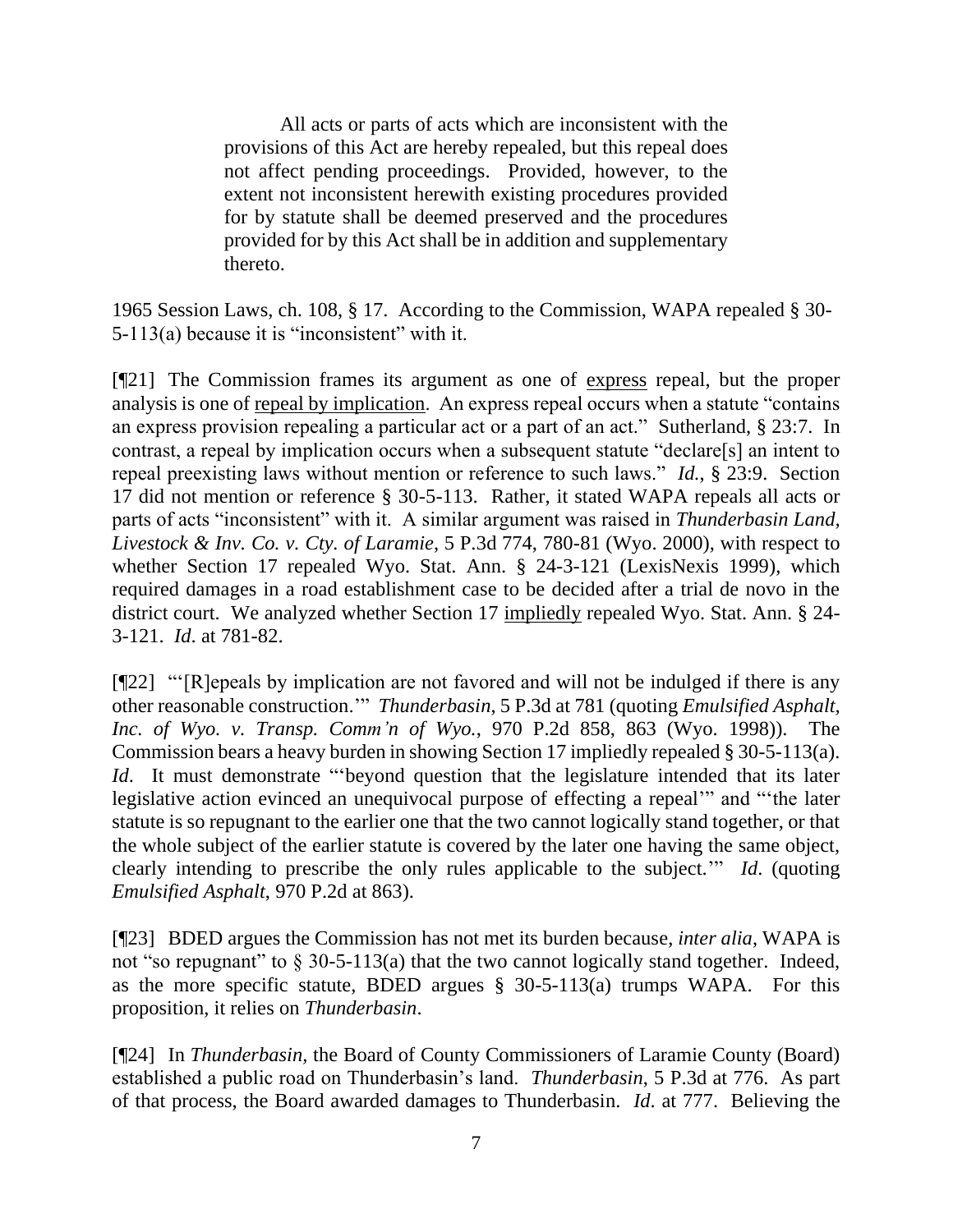damage award to be inadequate, Thunderbasin sought judicial review in the district court. *Id.* The district court initially decided Thunderbasin was entitled to a trial de novo to determine damages under § 24-3-121, which provided: "The amount of damages to which the claimant shall be entitled on such appeal shall be ascertained in the same manner as in a civil action . . . ." *Id*. at 777-78 (emphasis removed). The district court eventually reversed course and agreed with the Board that § 24-3-121 had been impliedly repealed by Section 17 of WAPA. *Id.* at 777, 781. We disagreed:

> The Board has not demonstrated in this instance that the WAPA is so repugnant to the [road establishment statute] that the two cannot logically stand together, or that the whole subject of the earlier statute is covered by the later one having the same object, clearly intending to prescribe the only rules applicable to the subject. . . . The contentions of the Board fall far short of carrying its burden of demonstrating beyond question that the legislature intended that its later legislative action evinced an unequivocal purpose of effecting a repeal . . . *Instead, as we have explained, there is a rather comprehensive scheme for exercising the power of eminent domain, of which the establishment of a county road is only one part, and that scheme almost universally incorporates a right to a jury trial to determine the damages to the landowner.*  The limited reach of the WAPA into this comprehensive scheme is quite contrary to the burden assigned to the Board.

*Id.* at 781-82 (citations and quotations omitted) (emphasis added).

[*¶*25] *Thunderbasin* is not as helpful to BDED as it may seem. In that case, § 24-3-121 was part of the road establishment statutes, which "are simply a method of exercising the power of eminent domain." *Id*. at 780. Because the power of eminent domain "implicates [the] constitutional protection of property rights," it "almost universally incorporates a right to a jury trial to determine the damages to the landowner." *Id*. at 782. In such circumstances, we could not say the legislature intended the limited reach of WAPA to supersede the normal right to a jury trial on damages in an eminent domain proceeding. *Id*. In contrast, we have never held the Conservation Act to incorporate a right to a jury trial.

[¶26] While BDED urged that *Thunderbasin* provided an answer about implied repeal, the Commission relied on *City of Evanston v. Whirl Inn, Inc.*, 647 P.2d 1378 (Wyo. 1982), for the proposition that  $\S$  30-5-113(a) was repealed by WAPA. The Commission's assertion fares no better than BDED's. Whirl Inn, a restaurant and liquor store, sought to renew its liquor license with the City of Evanston. *Id*. at 1381. The City renewed the liquor license but restricted the sale of liquor to Whirl Inn's drive-in window. *Id*. at 1380, 1382. Whirl Inn appealed to the district court, which heard the appeal as a "trial de novo" pursuant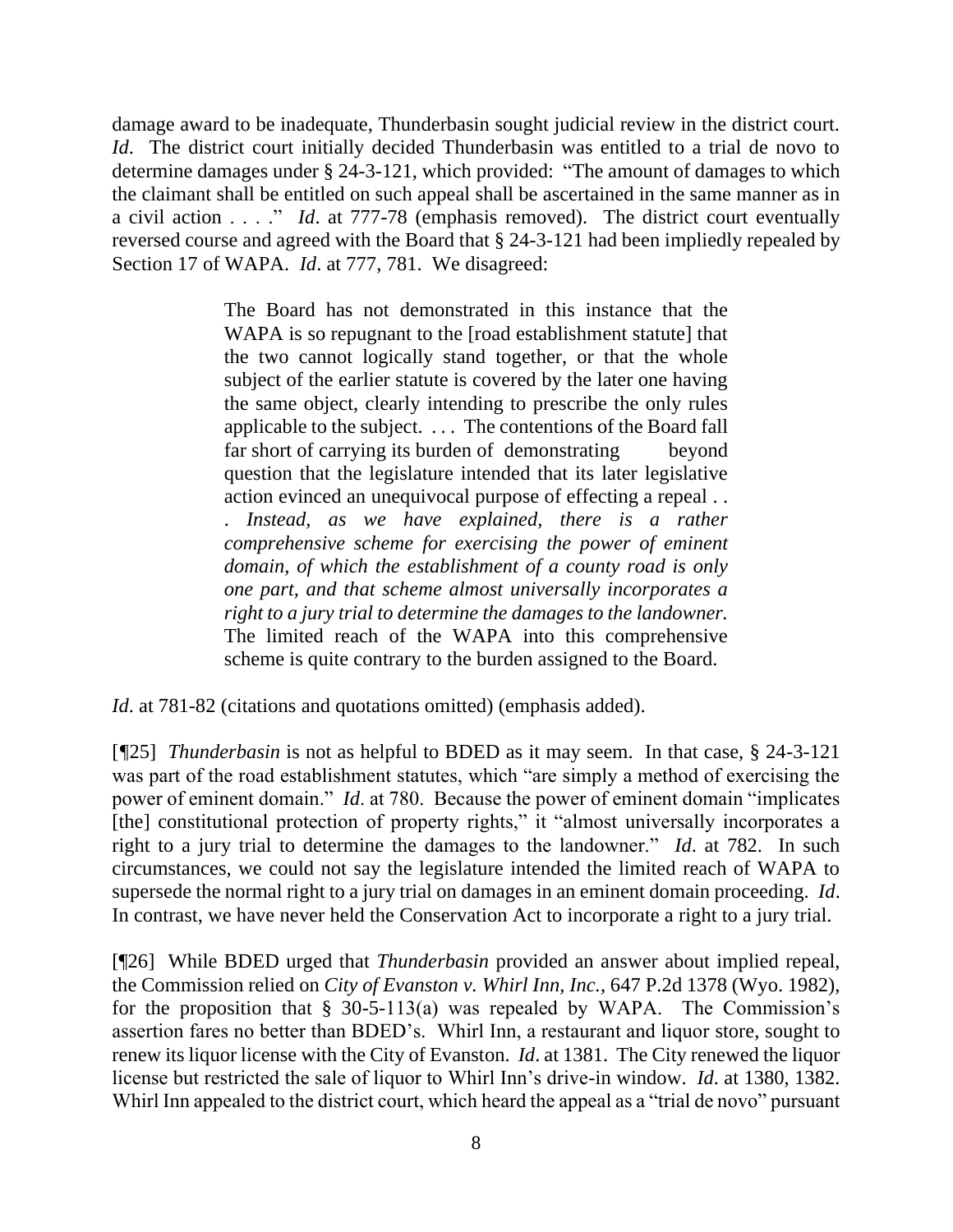to Wyo. Stat. Ann. § 12-4-104(f) (West 1977) and reversed the City's decision limiting Whirl Inn's sales of liquor to the drive-in window. *Id*. at 1382. The City appealed, challenging in part the procedures and standard of review the district court applied to the City's decision. *Id*. at 1380-81. Before addressing those issues, we addressed whether WAPA applied. *Id*. at 1382-85. We concluded it did not because it expressly excluded a city's governing body as an "agency." *Id*. at 1385. In doing so, however, we explained that "[p]rior to the adoption in 1965 of [WAPA], appeals from administrative agencies were frequently subject to a trial de novo in the district court." *Id*. at 1382. "However the hearings were not conducted as trials de novo in the pure sense of that term" because, due to separation of powers concerns, we had earlier limited such hearings to "'whether on the facts proven there was "an illegal exercise" of the Board's discretion, a case of fraud, or a "grave abuse of discretion."' *Id*. at 1382-83 (quoting *L. L. Sheep Co. v. Potter*, 224 P.2d 496, 498 (1950)). We continued: "With the adoption of the [WAPA] in 1965, the trial de novo provisions were replaced and all judicial review of an administrative agency's action was required to be conducted in accord with what is now [Wyo. Stat. Ann § 16–3–114(c)]." *Id*. at 1384.

[¶27] *Whirl Inn*'s statement that WAPA replaced all trial de novo provisions does not apply to the type of hearing authorized by  $\S 30-5-113(a)$ . As we explain below, this statute does not authorize a separate de novo action to review administrative action. Rather, § 30- 5-113(a) authorizes a claim that is not inconsistent with the WAPA as described in *Whirl Inn.* In this case, the Commission has not satisfied its burden because WAPA is not "so repugnant" to  $\S 30-5-113(a)$  that the two cannot logically stand together.

[¶28] Our decision and analysis in *Mathewson v. City of Cheyenne*, 2003 WY 10, ¶ 5, 61 P.3d 1229, 1231-32 (Wyo. 2003), is instructive. There, Mr. Mathewson objected to the City's use of a resolution under Wyo. Stat. Ann. § 15-1-801 (LexisNexis 2001) rather than an ordinance to authorize the sale of bonds to finance the construction of a parking facility. He argued a subsequently enacted statute, which allowed cities through a separate development authority or on their own to enact ordinances for the purpose of issuing bonds for public parking facilities, repealed § 15-1-801. *Id.*, ¶ 10, 61 P.3d at 1233. We concluded the subsequently enacted statute did not expressly repeal § 15-1-801: "Simply because the legislature chose to make two different options available to municipalities to construct parking facilities does not mean . . . the legislature intended to repeal the original provision. Had the legislature so intended, it could readily have done so." *Id.*, ¶ 11, 61 P.3d at 1233. Nor was there an implied repeal: "Looking to the plain meaning of the language utilized by the legislature in each [statute], we find no conflict. Both provisions can be given their plain meaning without hindering the application of the other. The result is the City had the option of taking either approach." *Id*. (citation omitted).

[¶29] The same conclusion ensues here. As we explain below, § 30-5-113(a) allows a party to "test the validity" of a commission order to the same extent we allow a party to bring a declaratory judgment action concerning administrative matters. Declaratory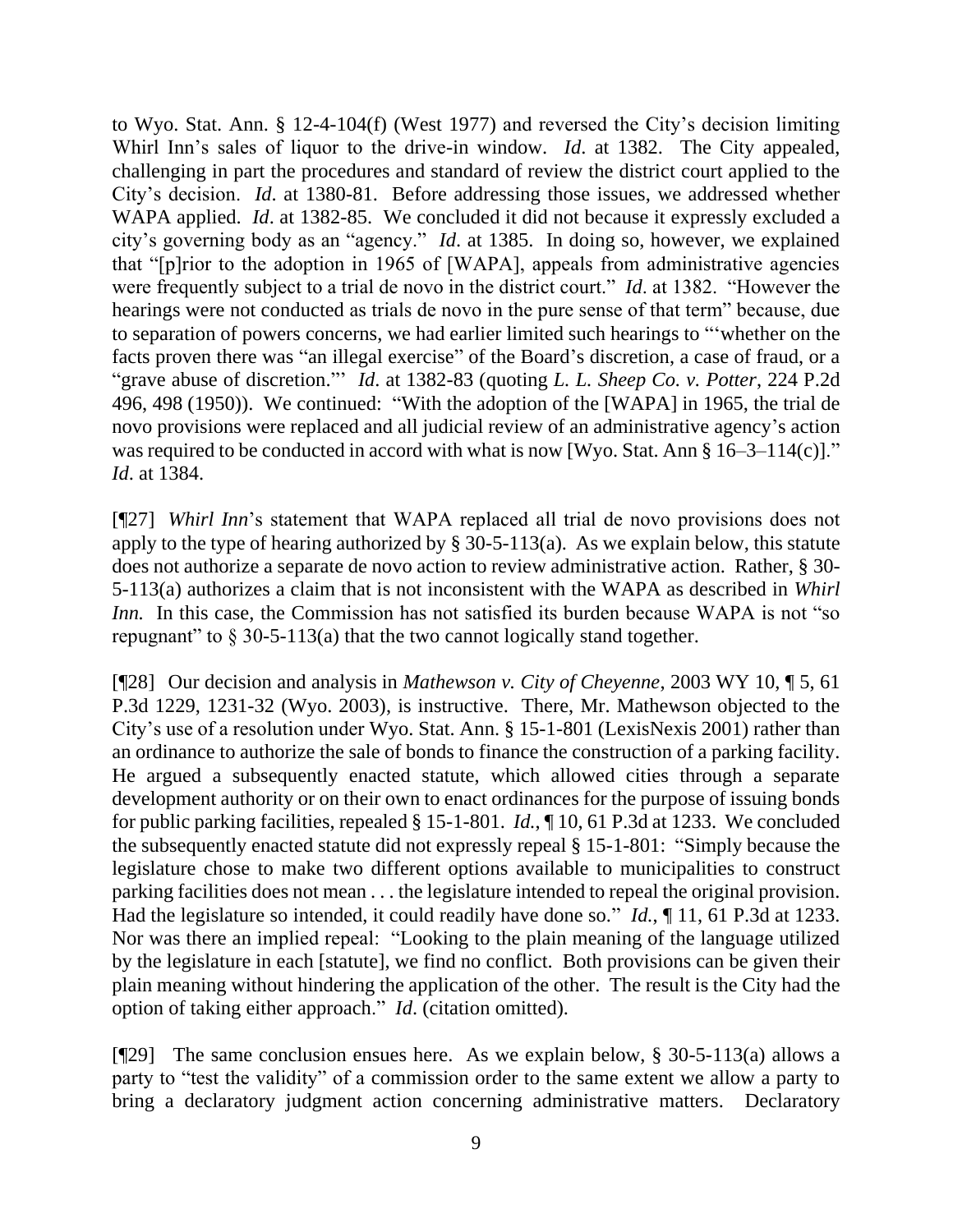judgment actions concerning such matters are limited to cases where the "desired relief concerns the validity and construction of agency regulations, or . . . the constitutionality or interpretation of a statute upon which the administrative action is, or is to be, based." *Rocky Mountain Oil & Gas Ass'n v. State*, 645 P.2d 1163, 1168 (Wyo. 1982). Such declaratory relief actions have logically co-existed with WAPA without conflict since at least 1982, when *Rocky Mountain* was decided. *See also* WRAP 12.12 ("The relief, review, or redress available in suits for injunction against agency action or enforcement, in actions for recovery of money, *in actions for a declaratory judgment based on agency action or inaction*, in actions seeking any common law writ to compel, review or restrain agency action shall be available by independent action notwithstanding any petition for review.") (emphasis added). There is no conflict and certainly no repugnancy.

[¶30] The Commission also relies on § 16-3-114(b) of WAPA, which it claims gives "this Court the sole authority to promulgate rules of procedure to conduct its review of administrative action that 'supersede existing statutory provisions.'" It points to Rule 12.04(a) of our rules of appellate procedure, which provides: "[E]ven where a statute allows a different time limit on appeal, the petition for review shall be filed within 30 days after service upon all parties of the final decision of the agency . . . ." According to the Commission, because § 30-5-113(a) allows a different time limit on appeal, it was expressly superseded.

[¶31] Section 16-3-114(b) provides:

(b) The supreme court's authority to adopt rules governing review from agencies to the district courts shall include authority to determine the content of the record upon review, the pleadings to be filed, the time and manner for filing the pleadings, records and other documents and the extent to which supplemental testimony and evidence may be taken or considered by the district court. The rules adopted by the supreme court under this provision may supersede existing statutory provisions.

Again, the appropriate analysis is implied repeal as § 16-3-114(b) does not contain an express provision specifically repealing § 30-5-113(a). Although § 16-3-114(b) allows us to adopt rules governing review from agencies to the district court including "the time and manner for filing the pleadings," it only states such rules "*may* supersede existing statutory provisions." Section 16-3-114(b) (emphasis added). We recognize limits on our rule making authority consistent with our general rule that although Wyo. Const. art. 5, § 2 gives us the authority to establish procedural rules for the state's inferior courts that supersede conflicting statutes, *Kittles v. Rocky Mountain Recovery, Inc*. 1 P.3d 1220, 1223 (Wyo. 2000), we cannot supersede a substantive statutory right through our rule-making authority, *Goodman v. State*, 644 P.2d 1240, 1243 (Wyo. 1982). We need not decide,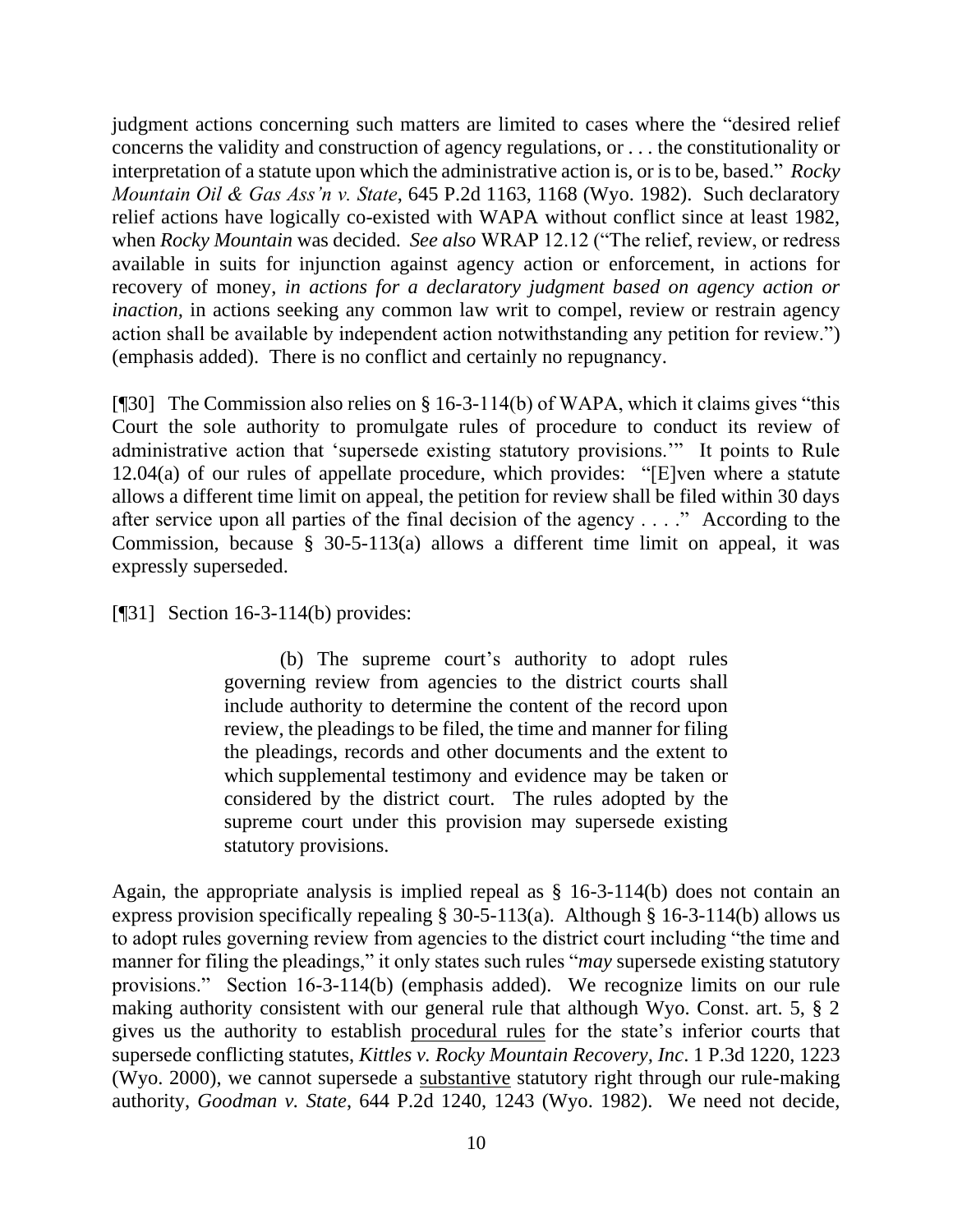however, whether  $\S 30-5-113(a)$  is substantive. Rule 12.04 is not so repugnant to  $\S 30-5-$ 113(a) that they cannot logically stand together. In fact, they do not conflict as § 30-5- 113(a) does not provide for a "different time limit on appeal"; rather, it provides a time limit for filing an original action.

[ $[$ ][32] Section 17 of WAPA and § 16-3-114(b) did not implicitly repeal § 30-5-113(a).

# *Scope of § 30-5-113(a)*

[¶33] Although § 30-5-113(a) was not expressly or impliedly repealed by WAPA, that does not end the discussion. We are still left to decide whether BDED's complaint was proper under § 30-5-113(a). We note at the outset that the use of § 30-5-113(a) to challenge a commission order is novel. With respect to cases reaching this Court to this point, parties aggrieved with such orders have filed a petition for review under WAPA pursuant to Rule 12.04(a). *See, e.g., Exaro Energy III, LLC v. Wyo. Oil & Gas Conservation Comm'n*, 2020 WY 8, ¶ 2, 455 P.3d 1243, 1246 (Wyo. 2020); *Exxon Mobil Corp. v. Wyo. Oil & Gas Conservation Comm'n*, 2013 WY 32, ¶ 22, 297 P.3d 782, 788 (Wyo. 2013); *Moncrief v. Wyo. Oil & Gas Conservation Comm'n*, 981 P.2d 913, 914 (Wyo. 1999). As a result, we have yet to interpret the scope of § 30-5-113(a). We do so now. Again, our main objective is to discern the legislature's intent from the plain and ordinary meaning of the words used. *See Delcon Partners LLC*, ¶ 9, 450 P.3d at 685 (citations omitted).

[¶34] Section 30-5-113(a) allows an adversely affected and dissatisfied person to bring a civil suit or action "to *test the validity* of any provision of this act, or rule, or regulation, or order." (Emphasis added). When asked at oral argument what the phrase "to test the validity" means, BDED's counsel responded he believed it to be in the nature of a declaratory judgment action. We agree.

[¶35] Section 30-5-113 provides two distinct avenues for relief to a party aggrieved by a commission order. Subsection (a) allows a "person adversely affected by and dissatisfied with any rule, regulation or order" to file an original action in the district court "to test the validity of any provision of this act, or rule, regulation, or order." Subsection (b) allows a "person who may feel himself aggrieved by any rule, regulation, order or decision of the commission" to "have an appeal as provided by law." Unlike subsection (a), subsection (b) does not limit appeals to those testing the "validity" of a commission order. As a result, the legislature obviously intended "to test the validity" to be a limitation on subsection (a)'s scope. To conclude otherwise would read the phrase out of the statute, something we are not at liberty to do in our effort to construe a statute. *See Mathewson v. State*, 2019 WY 36, ¶ 74, 438 P.3d 189, 214 (Wyo. 2019) (declining defendant's construction of statute which would require omitting a word from the statute). *See also, Triangle Cross Ranch, Inc. v. State*, 2015 WY 47, ¶ 18, 345 P.3d 890, 894 (Wyo. 2015) ("'[A] court cannot, under the guise of its powers of construction, rewrite a statute, supply omissions, or make other changes[.]'") (quoting *In re Adoption of Voss*, 550 P.2d 481, 484 (Wyo. 1976)).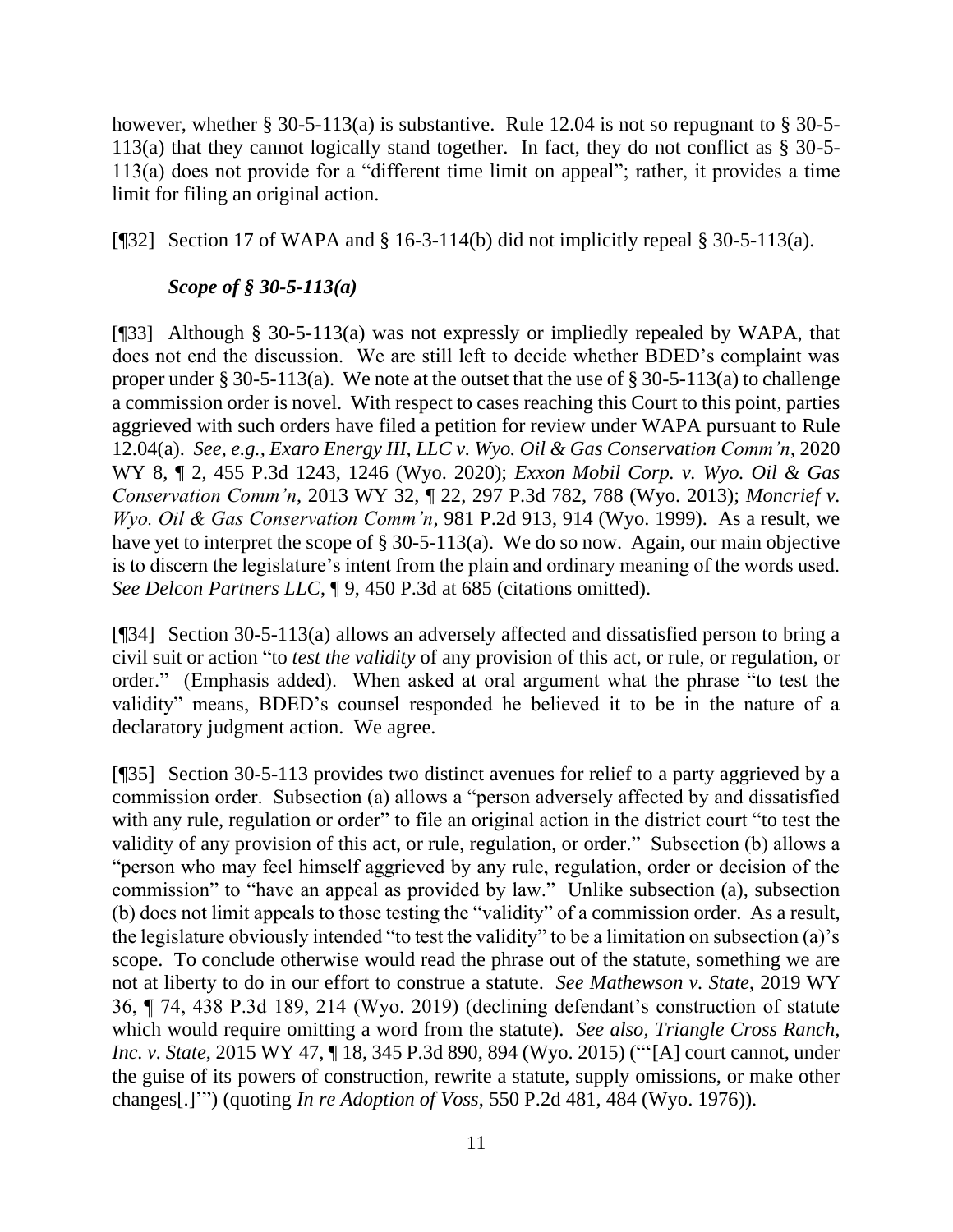[¶36] The Conservation Act does not define the phrase "to test the validity of" so we turn to its ordinary meaning. The relevant term is "validity." Under its current definition, "validity" means either "the quality or state of being valid: such as . . . the state of being acceptable according to the law," or "the quality of being well-grounded, sound, or correct." *See* https://www.merriam-webster.com/dictionary/validity. Black's Law Dictionary does not currently define "validity" but defines "valid" as either "[l]egally sufficient; binding <a valid contract>" or "[m]eritorious <that is a valid conclusion based on the facts presented in this case>." Black's Law Dictionary, 1864 (11th ed. 2019). The term is ambiguous. *See Delcon Partners LLC*, ¶ 11, 450 P.3d at 685 ("[A] statute is ambiguous if it is found to be vague or uncertain and subject to varying interpretations.") (quoting *In re Frank*, 2019 WY 4, ¶ 8, 432 P.3d 885, 887 (Wyo. 2019)). *See also Life Techs. Corp. v. Promega Corp.*, --- U.S. ---, 137 S.Ct. 734, 739-40, 197 L.Ed.2d 33 (2017) (concluding the term "substantial" was ambiguous because its plain meaning "may refer either to qualitative importance or to quantitatively large size"). Turning to our rules of statutory construction, we conclude for several reasons that the legislature intended the word "validity" in § 30-5-113(a) to refer to legal sufficiency. *In re Frank*, ¶ 8, 432 P.3d at 887 ("If we determine the language of a statute is ambiguous, we apply general principles of statutory construction to construe any ambiguous language to accurately reflect the intent of the legislature.") (quotations omitted).

[¶37] First, § 30-5-113(a) was part of the original Conservation Act enacted in 1951. At that time, Black's Law Dictionary defined "validity" as "*[l]egal sufficiency*, in contradistinction to mere regularity." Black's Law Dictionary, 1797 (3d ed. 1944); Black's Law Dictionary, 1719 (4th ed. 1951). *See also*, Webster's New Int'l Dictionary of the English Language, 2263 (1925) (defining "validity" in the law context as "[l]egal strength, force or authority; that quality of a thing which renders it supportable in law or equity; legal sufficiency; as *validity* of a will, contract or title"). *Cf. Phoenix Vintners, LLC v. Noble*, 2018 WY 87, ¶ 15 n.1, 423 P.3d 309, 314 n.1 (Wyo. 2018) (stating we can look to legislative history when a statute is ambiguous) (citations omitted).

[ $[$ 38] Second, the context in which the term "validity" appears in § 30-5-113(a) points to it meaning "legal sufficiency." *Life Techs. Corp.*, 137 S.Ct. at 740. *See also*, *PacifiCorp, Inc. v. Dep't of Revenue*, 2017 WY 106, ¶ 10, 401 P.3d 905, 908 (Wyo. 2017) ("'We... construe each statutory provision *in pari materia*, giving effect to every word, clause, and sentence according to their arrangement and connection.'") (quoting *Nicodemus v. Lampert*, 2014 WY 135, ¶ 13, 336 P.3d 671, 674 (Wyo. 2014)). Subsection (a) refers to the validity of any "provision of [the Conservation Act] or a rule, regulation or order." The statutory canon *noscitur a sociis* teaches us "a word is known by the company it keeps." *McDonnell v. United States*, --- U.S. ---, 136 S.Ct. 2355, 2368, 195 L.Ed.2d 639 (2016); *Matter of Birkholz*, 2019 WY 19, ¶ 15, 434 P.3d 1102, 1106 (Wyo. 2019). *See also, Life Techs. Corp.*, 137 S.Ct. at 740 ("[A] word is given more precise content by the neighboring words with which it is associated.") (quoting *United States v. Williams*, 553 U.S. 285, 294,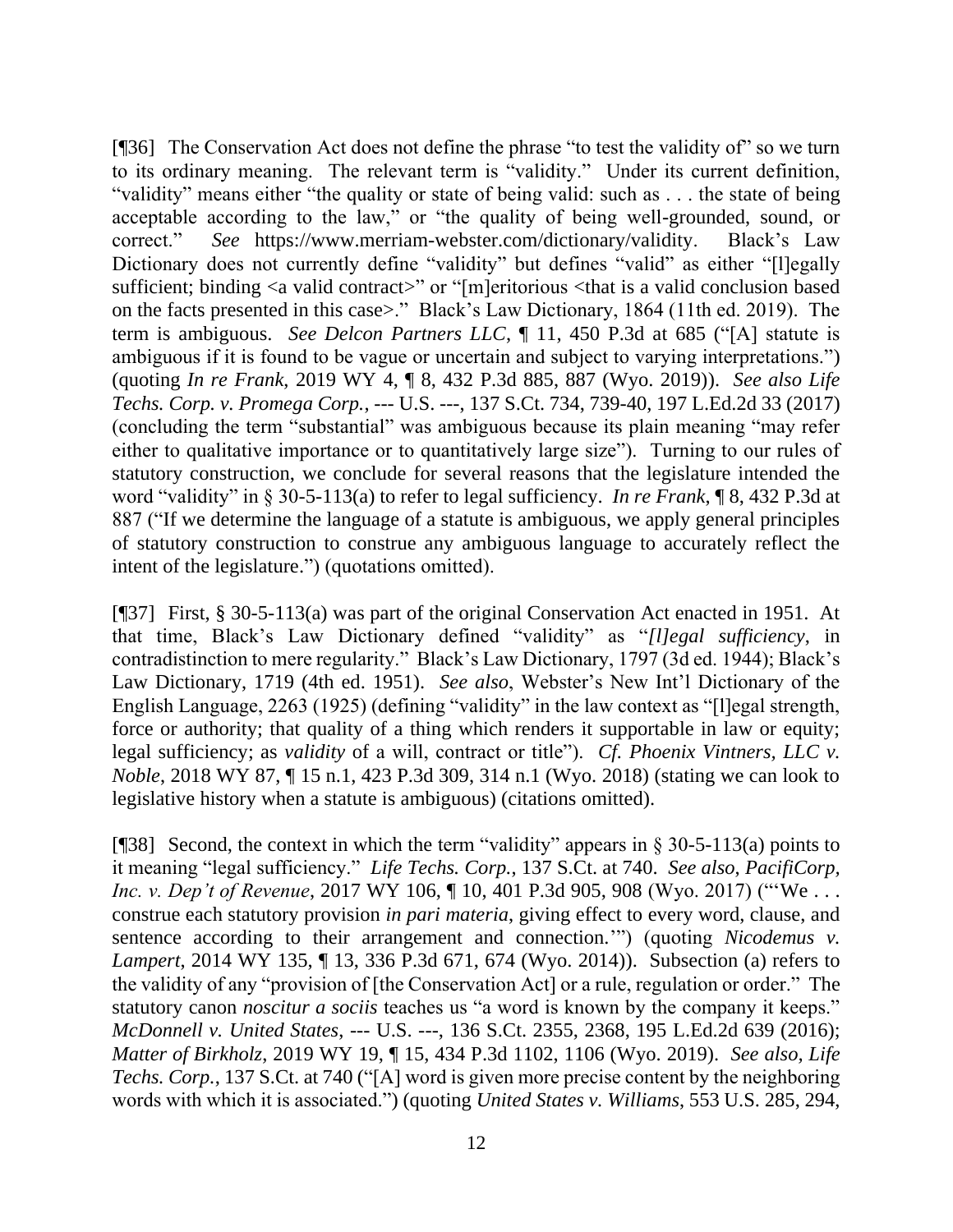128 S.Ct. 1830, 170 L.Ed.2d 650 (2008)). "While not an inescapable rule, this canon is often wisely applied where a word is capable of many meanings in order to avoid the giving of unintended breadth to [a statute]." *McDonnell*, 136 S. Ct. at 2368 (quotations omitted). Applying the rule to  $\S$  30-5-113(a), we construe the term "validity" in reference to the terms "[statutory] provision," "rule," "regulation" and "order." *Matter of Birkholz*, ¶ 15, 434 P.3d at 1106. When we speak to the "validity" of a statute, rule or regulation, we generally speak to its legal sufficiency, i.e., whether it is constitutional and within the scope of the rule-maker's authority. *See Nicodemus,* ¶ 29, 392 P.3d at 415 ("Courts have a duty to uphold the constitutionality of statutes if at all possible, but it is equally imperative that we declare legislative enactments invalid when they transgress the Wyoming Constitution.") (quoting *Kordus v. Montes*, 2014 WY 146, ¶ 6, 337 P.3d 1138, 1139-40 (Wyo. 2014)); *Diamond B Servs., Inc. v. Rohde*, 2005 WY 130, ¶ 60, 120 P.3d 1031, 1048 (Wyo. 2005) ("[A]dministrative agencies are bound to comply with their enabling statutes"; "[a]n administrative rule or regulation which is not expressly or impliedly authorized by statute is without force or effect if it adds to, changes, modifies, or conflicts with an existing statute.") (citations omitted); *Disciplinary Matter of Billings*, 2001 WY 81, ¶¶ 25-27, 30 P.3d 557, 569 (Wyo. 2001) (concluding rules promulgated by Wyoming State Board of Outfitters and Professional Guides were invalid because they went beyond the authority granted to the Board by statute); *US West Commc'ns, Inc. v. Wyo. Pub. Serv. Comm'n*, 992 P.2d 1092, 1094 (Wyo. 1999) ("Rules promulgated in excess of an agency's statutory authority are null and void.") (citation omitted).

[¶39] Third, as stated above, § 30-5-113(b)'s scope is not limited to appeals "testing the validity" of a commission rule, regulation or order. Moreover, it allows appeals not only from the commission's rules, regulations and orders but also from its "decision[s]." We generally review an agency's final decision to determine whether it is "[a]rbitrary, capricious, an abuse of discretion or otherwise not in accordance with law"; "[c]ontrary to constitutional right, power, privilege or immunity"; "[i]n excess of statutory jurisdiction, authority or limitations or lacking statutory right"; [w]ithout observance of procedure required by law"; or "[u]nsupported by substantial evidence." Section 16-3-114 (a), (c)(ii). In other words, we review it to determine not only whether it is legally sufficient but also whether it is correct. As such, we read § 30-5-113(b) to provide for judicial review of an agency action consistent with WAPA. That being said, the more limited scope of § 30-5- 113(a) and the absence of the word "decision" therein demonstrates "validity" in § 30-5- 113(a) is limited to "legal sufficiency."

[¶40] Because § 30-5-113(a) is limited to actions testing the legal sufficiency of a commission's rules, regulations, or orders, we conclude a civil action under  $\S 30-5-113(a)$ is equivalent to a declaratory judgment action which may be brought to test certain administrative matters. A declaratory judgment action is available in administrative matters to challenge "the validity and construction of agency regulations, or . . . the constitutionality or interpretation of a statute upon which the administrative action is[] or is to be based . . . ." *Rocky Mountain*, 645 P.2d at 1168. We have found a declaratory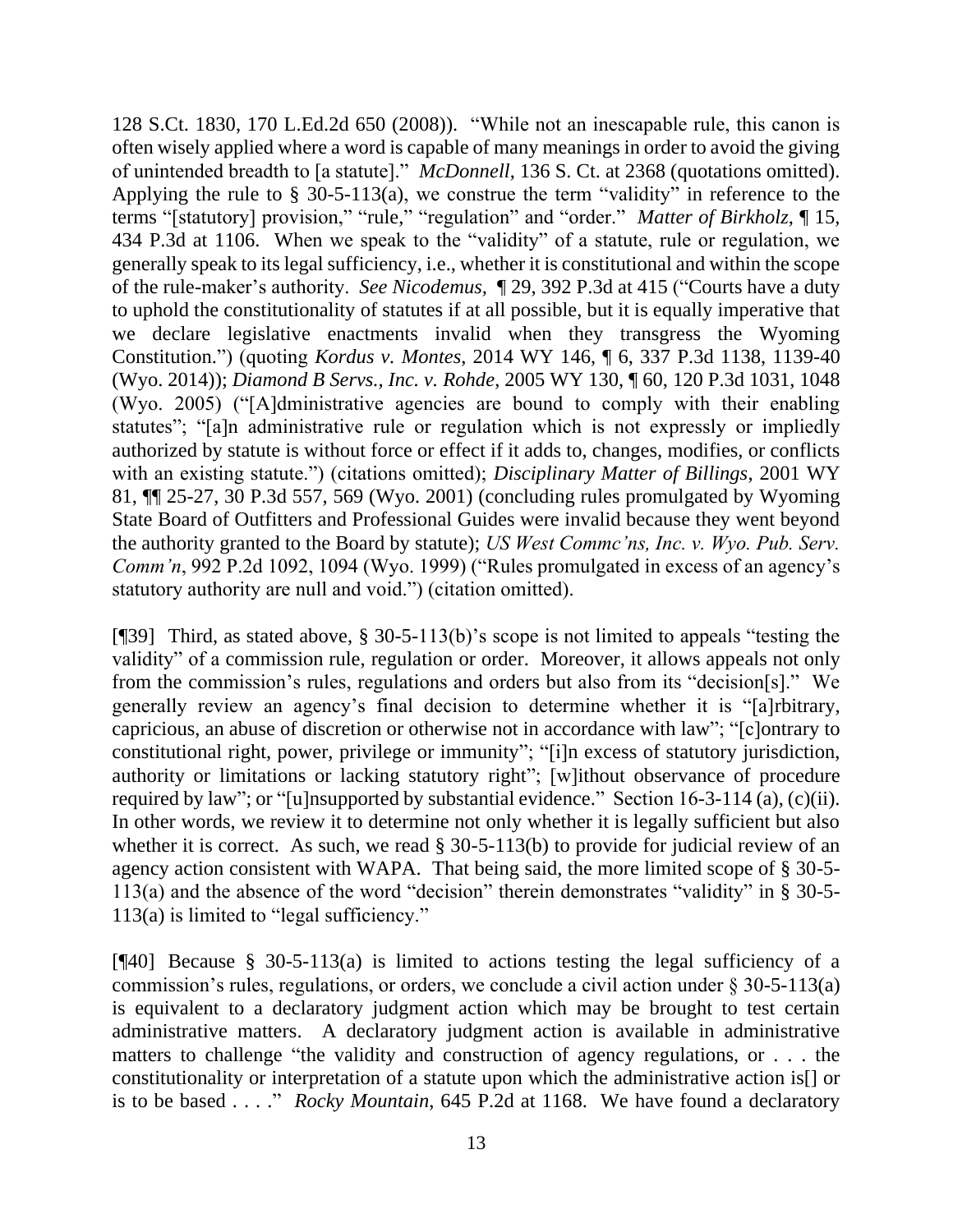judgment action to be available if the party is seeking a determination regarding the constitutionality of an agency action, the authority of the agency to have acted, or an agency's interpretation of a statute. *See, e.g., Dir. of Office of State Lands & Invs. v. Merbanco, Inc.*, 2003 WY 73, ¶ 10, 70 P.3d 241, 247 (Wyo. 2003) (constitutionality of agency action); *Campbell Cty. Sch. Dist. v. Catchpole*, 6 P.3d 1275, 1283-4 (Wyo. 2000) (interpretation of agency's governing statutes); *State v. Kraus*, 706 P.2d 1130, 1133 (Wyo. 1985) (challenge to an agency's interpretation of a statute upon which the agency's action was based); *Rocky Mountain*, 645 P.2d at 1168 (jurisdiction and extent of the powers of two agencies); *Wyo. Dep't of Revenue v. Exxon Mobile Corp.*, 2007 WY 21, ¶ 17, 150 P.3d 1216, 1222-23 (Wyo. 2007) (challenge to Department's authority to retroactively select a valuation methodology contrary to statutory requirements). However, "[w]here the action would result in a prejudging of issues that should be decided in the first instance by an administrative body" or "where the relief desired is in the nature of a substitution of judicial decision for that of the agency on issues pertaining to the administration of the subject matter for which the agency was created," an action for declaratory judgment "should not be entertained." *Rocky Mountain*, 645 P.2d at 1168.

[¶41] Keeping in mind the different remedies offered by § 30-5-113(a) (akin to a declaratory judgment action) and § 30-5-113(b) (akin to a petition for review of agency action), we turn to BDED's complaint. It claimed the Commission's forfeiture of the blanket bond was "invalid" because it was done without an accounting, was based on an MIT test that BDED could not oversee due to the Commission prohibiting "Black Diamond" from entering the property, done without giving BDED an opportunity to plug and abandon the Castle Creek Well at its own cost, and based on the conclusion that BDED and BDI are alter egos of one another and BDED's bonds may be used to satisfy BDI's plugging and abandonment obligations. It sought an accounting of the WOSLI bonds and an order allowing BDED to plug and abandon the Castle Creek Well at its own cost and requiring the Commission to release all bonds held in BDED's name. In other words, it asked the district court to substitute its judgment for that of the Commission as to whether forfeiture was warranted. That request is outside the scope of a declaratory judgment action and outside the scope of § 30-5-113(a). *Rocky Mountain*, 645 P.2d at 1168.

[¶42] BDED's only recourse was to timely file a petition for review with the district court within 30 days of the Commission's order. *See Sheridan Ret. Partners v. City of Sheridan*, 950 P.2d 554, 557 (Wyo. 1997) (concluding plaintiff could not avoid the filing requirements for a petition for review by filing a declaratory judgment action because the relief it sought was not proper). Because it did not timely file such petition, the district court was without jurisdiction. *Douglass v. Wyo. Dep't of Transp.*, 2008 WY 77, ¶ 11, 187 P.3d 850, 853 (Wyo. 2008) ("The filing of a timely, properly authorized, petition for review of administrative action is mandatory and jurisdictional.") (citing *Chevron U.S.A., Inc. v. Dep't of Revenue*, 2007 WY 62, ¶ 7, 155 P.3d 1041, 1043 (Wyo. 2007)). Dismissal of the complaint in Case No. 2017-0074 for want of jurisdiction was proper.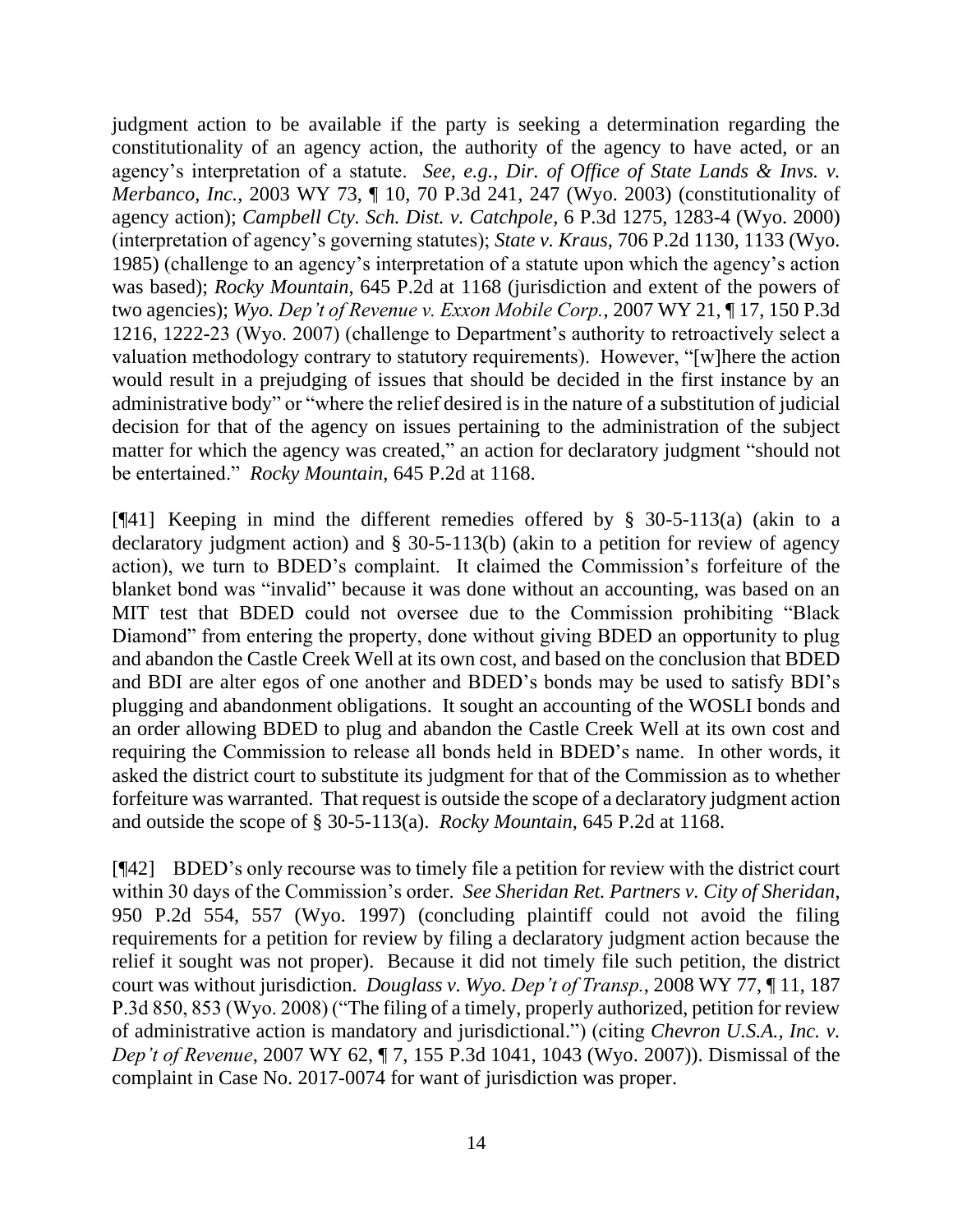[¶43] We emphasize that nothing in this opinion dispenses with the requirements of WRAP 12. Review of most agency action will be via a petition for review filed within 30 days of the administrative order. WRAP 12.04(a). Only in limited circumstances do we allow a declaratory judgment action concerning administrative action. Case. No. 2017- 0074 does not fit those circumstances.

# *2. Did BDED bring its Claims Act complaint in Case No. 2018-0011 in the proper venue?*

[¶44] The district court decided it was without jurisdiction over BDED's Claims Act complaint (Case No. 2018-0011) because WAPA repealed § 30-5-113. The parties agree the basis for the dismissal was wrong and so do we. The district court failed to recognize Case No. 2018-0011 was brought pursuant to the Claims Act, not  $\S 30-5-113$ .<sup>1</sup> The parties disagree, however, on the appropriate relief. BDED claims we should reverse and remand to the district court to allow it to consider the parties' arguments and apply the relevant analysis. The Commission and WOSLI, on the other hand, contend the record supports dismissal because BDED brought its complaint in Johnson County, which is the wrong venue.

[¶45] The district court did not dismiss the complaint based on improper venue. However, we are free to "affirm a district court's ruling on any basis appearing in the record . . . ." *Maverick Benefit Advisors, LLC v. Bostrom*, 2016 WY 96, ¶ 13, 382 P.3d 753, 757 (Wyo. 2016) (citations omitted). Section 1-39-117(b) of the Claims Act provides:

> (b) Venue for any claim against the state or its public employees pursuant to this act shall be in the county in which the public employee resides or the cause of action arose or in Laramie County. Venue for all other claims pursuant to this act shall be in the county in which the defendant resides or in which the principal office of the governmental entity is located.

[¶46] The Commission and WOSLI qualify as "the state" in § 1-39-117(b). *See* § 1-39- 103(vi) ("'State' or 'state agency' means the state of Wyoming or any of its branches, agencies, departments, boards, instrumentalities or institutions."). As a result, BDED's Claims Act complaint against them was required to be brought in the county "in which the public employee resides," "the cause of action arose" or "in Laramie County." BDED did

<sup>&</sup>lt;sup>1</sup> BDED emphatically asserted its second lawsuit was brought pursuant to the Claims Act and venue in Johnson County was proper based on the Act. We note that this suit included a claim for declaratory relief asserting an unconstitutional taking, which may not be subject to the Claims Act. BDED did not assert below or here that venue was proper under the Wyoming Declaratory Judgments Act, and we do not address that matter.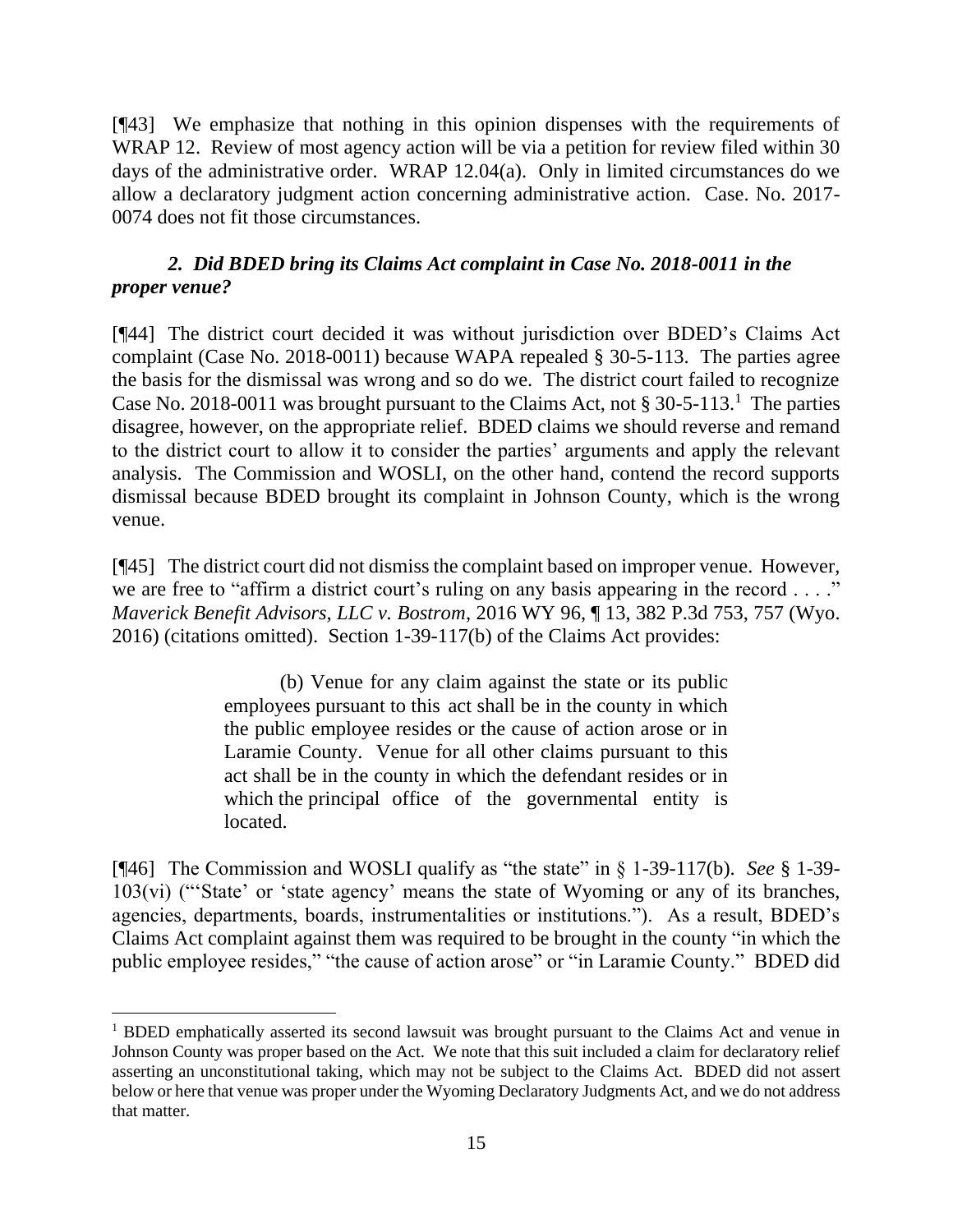not sue a public employee nor did it file suit in Laramie County. Venue in Johnson County was proper only if it is the county "where the cause of action arose." It was not.

[¶47] We have scant case law addressing the meaning of "where the cause of action arose" in the context of a venue statute. In *Spear v. Nicholson*, 882 P.2d 1237, 1242 (Wyo. 1994), we concluded the plaintiffs' claims for undue influence with respect to their father's transfer of property from his trust were properly filed in Natrona County because some of the documents transferring the property were signed in Casper and therefore the "cause of action arose there." In *Bourke v. Grey Wolfe Drilling Co.*, 2013 WY 93, ¶¶ 5-6, 22, 305 P.3d 1164, 1166, 1169 (Wyo. 2013), we concluded Mr. Bourke's fraud and wrongful termination claims against his former employer "arose" in Lincoln County, where he was injured while working on a drilling rig operated by his employer. *Id.*, ¶¶ 5-6, 22, 305 P.3d at 1166, 1169. We need not definitively decide in this case where the "cause of action arose." It suffices to say it was not Johnson County.

[¶48] The leases, which led to the posting of the blanket bond and WOSLI bonds and which BDED alleges were breached, were located in Lincoln County. The Castle Creek Well, which BDED was allegedly denied access to and where the faulty MIT test was conducted which led to the Commission's decision to foreclose on the blanket bond, was located in Lincoln County. The blanket bond was posted with the Commission, which is located in Natrona County. The WOSLI bonds were posted with WOSLI, which is located in Laramie County. The bonds were held at First Interstate Bank. While the complaint does not allege which branch of First Interstate Bank held the bonds, BDED's counsel at oral argument believed it was the Natrona County branch. The bank remitted the bonds to the Commission, which is located in Natrona County. The blanket bond was foreclosed by the Commission after a hearing conducted in Natrona County. It appears the hearing at which the Commission decided to forfeit the WOSLI bonds would have also been held in Natrona County and the record does not indicate otherwise.

[¶49] BDED nevertheless argues that venue was appropriate in Johnson County because a cause of action does not arise until all elements, including damages, are present, relying on *McCreary v. West*, 971 P.2d 974, 979 (Wyo. 1999). As a result, BDED argues "numerous other courts have found that venue is proper where the plaintiff is located because that is where all elements of the cause of action were first present." It claims Johnson County is where it is located and where it suffered its damages.

[¶50] *McCreary* is inapposite. It concerned when a cause of action "accrues" for purposes of starting the statute of limitations, not where "the cause of action" arose for purposes of venue. *Id*. The cases BDED cites for the proposition that venue is proper where the plaintiff resides because damages are felt there are not binding and involved specific venue statutes. *Passantino v. Johnson & Johnson Consumer Prods.*, 212 F.3d 493, 505 (9th Cir. 2000) (refusing to limit venue in a Title VII failure to promote case to the place where the decision not to promote occurred because "[i]n general, the effect of Title VII's venue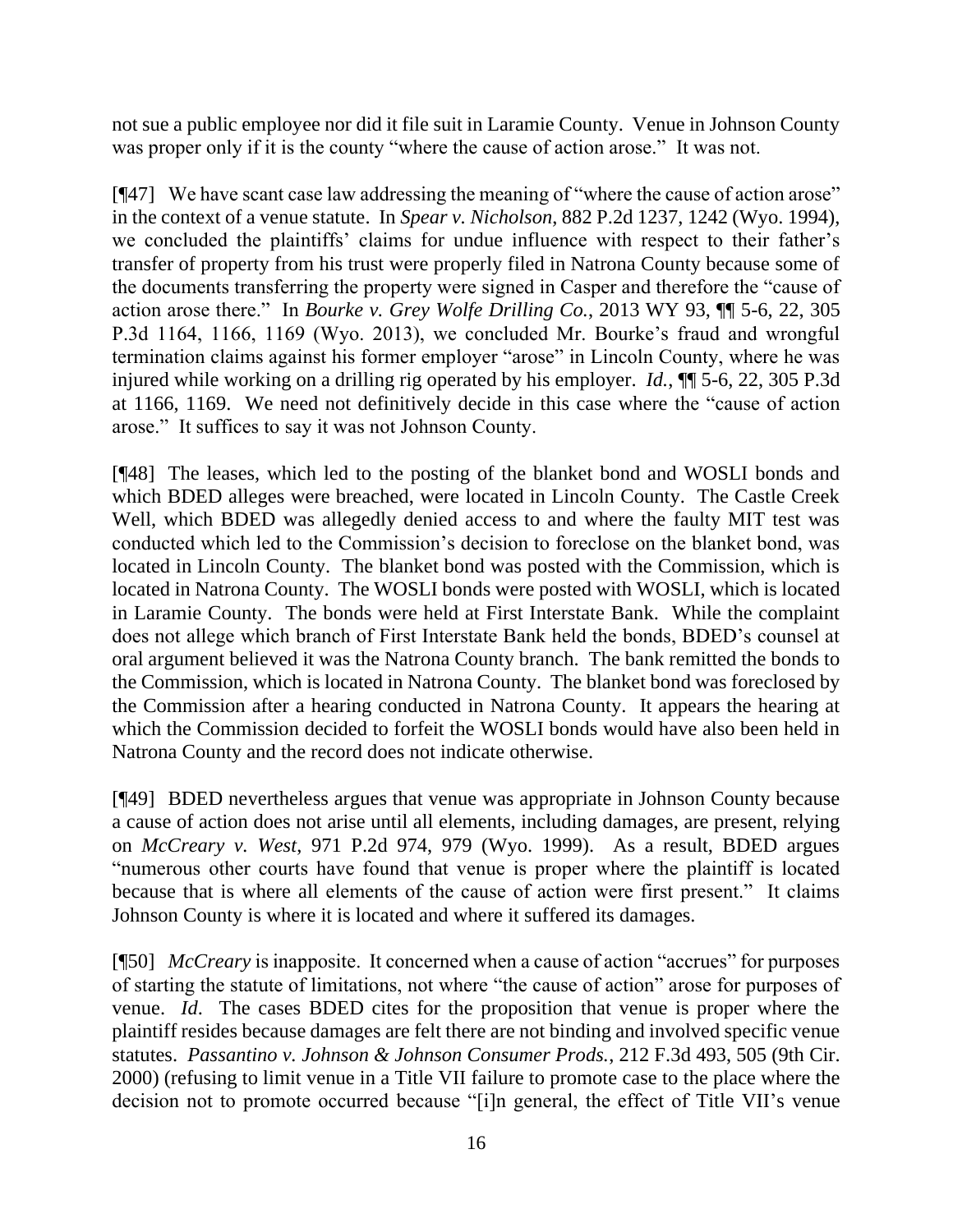provision is to allow suit in the judicial district in which the plaintiff worked or would have worked"); *Frontier Fed. Sav. & Loan Ass'n v. Nat'l Hotel Corp.*, 675 F.Supp. 1293, 1300 (D. Utah 1987) (interpreting former version of federal venue statute, 28 U.S.C. § 1391, and recognizing three different tests used for determining "where a claim arose"); *Cal. State Parks Found. v. Superior Court*, 150 Cal.App.4th 826, 833, 844-45 (Cal.Ct.App. 4th Dist. 2007) (interpreting venue provision relating to actions against public officers; statute's reference to "the county in which the cause, or some part of the cause, arose" means where the injury occurred, not where the agency decision was made).

[¶51] Moreover, had the legislature wanted venue to be in the county where the plaintiff resides or has its principal place of business, it could have said so as it has in other venue statutes. *See, e.g.,* Wyo. Stat. Ann. § 1-5-105 ("An action, other than those mentioned in W.S. 1-5-101 through 1-5-103, against a corporation created under the laws of this state may be brought in the county in which the corporation is situate or has its principal office or place of business."); § 1-5-107 ("An action, other than one (1) of those mentioned in W.S. 1-5-101 through 1-5-104, against a nonresident of this state or a foreign corporation, whether or not codefendants reside in Wyoming, may be brought in any county where the cause of action arose or where the plaintiff resides."); § 16-3-114(a) (judicial review of agency action may be brought "if no real property is involved, in the district court for the county in which the party aggrieved or adversely affected by the administrative action or inaction resides or has its principal place of business"); § 30-2-213(a) (allowing a person aggrieved by a mining inspector's decisions to seek judicial review "in the district court for the county in which the property affected is located, or if no real property is involved, in which the person aggrieved or adversely affected in fact resides or has its principal place of business"). It did not do so for the Claims Act.

[¶52] BDED also maintains venue is based on fairness and convenience to the parties. It argues those principles dictate Johnson County as the proper venue in this case because its principal place of business and one of its primary witnesses are located there and, if remanded, its complaint in Case No. 2017-0074 will proceed in Johnson County and it plans to consolidate the complaints. We are not remanding Case No. 2017-0074. Moreover, "the legislature, when it adopted Wyoming's various venue statutes, made its choice of the 'geographical location[s] in which, for the sake of fairness, convenience, or other commanding policy considerations, a cause is to be tried.'" *Saunders*, ¶ 19, 445 P.3d at 997 (quoting *Bourke*, ¶ 21, 305 P.3d at 1169). For the Claims Act, the legislature chose the county "in which the public employee resides or the cause of action arose" or "Laramie county."

[¶53] Because venue was not proper in Johnson County, dismissal of BDED's Claims Act complaint in Case No. 2018-0011 was appropriate. *Bourke*, ¶ 31, 305 P.3d at 1171 (dismissal of complaint for improper venue was appropriate because "Wyoming does not have a statute authorizing transfer of cases which have been filed in an improper venue"). However, we remand for the district court to clarify the dismissal is without prejudice. *See*